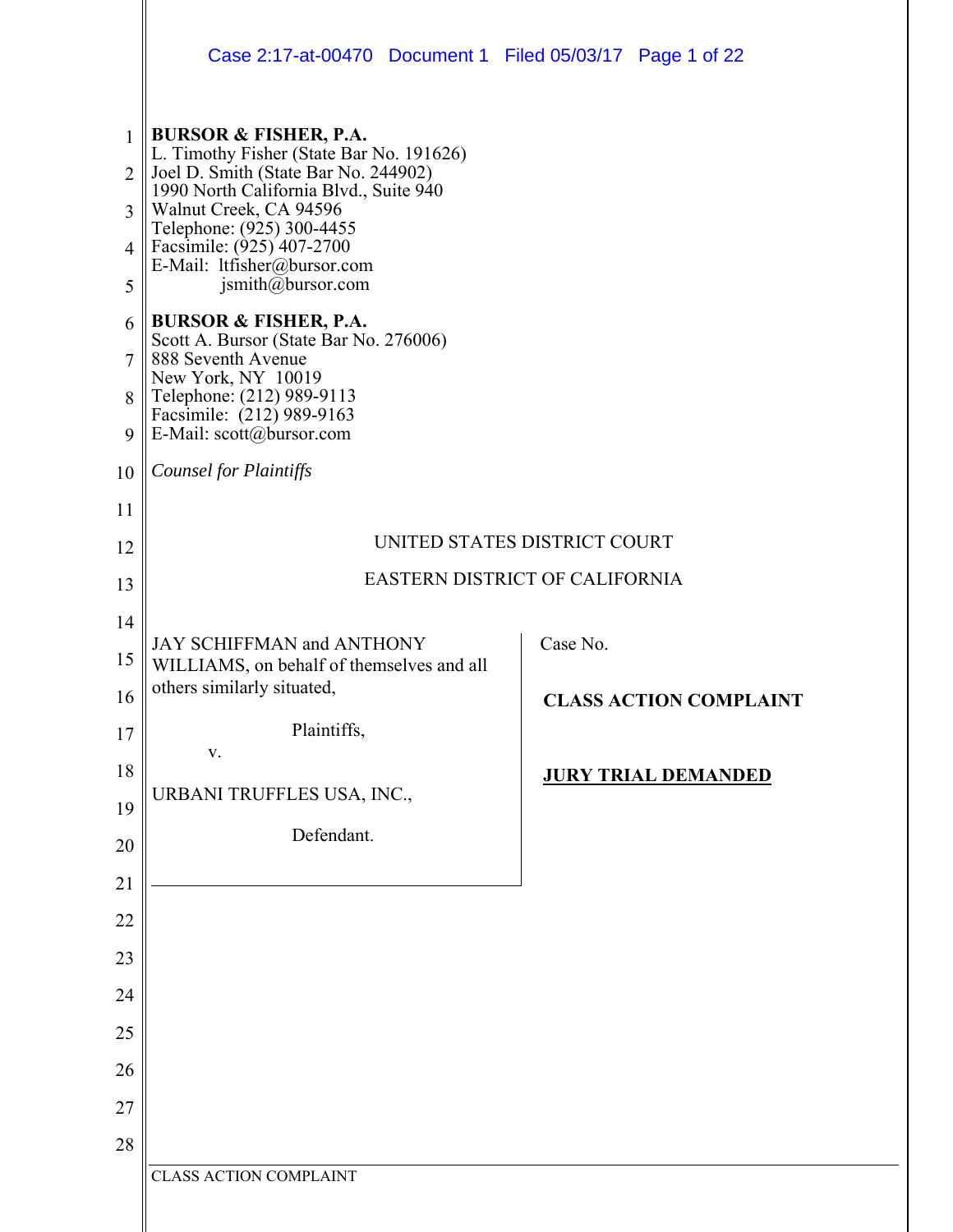Plaintiffs Jay Schiffman and Anthony Williams (collectively, "Plaintiffs"), by and through their attorneys, make the following allegations pursuant to the investigations of their counsel and upon information and belief, except as to the allegations specifically pertaining to themselves or their counsel, which are based on personal knowledge:

## **JURISDICTION AND VENUE**

1. This Court has subject matter jurisdiction under 28 U.S.C. § 1331 (federal question). This Court has supplemental jurisdiction over state law claims pursuant to 28 U.S.C. § 1367.

2. This Court has original subject-matter jurisdiction over this proposed class action pursuant to 28 U.S.C. § 1332(d), which, under the provisions of the Class Action Fairness Act ("CAFA"), explicitly provides for the original jurisdiction of the federal courts in any class action in which at least 100 members are in the proposed Plaintiffs class, any member of the Plaintiffs class is a citizen of a State different from any defendant, and the matter in controversy exceeds the sum of \$5,000,000.00, exclusive of interest and costs. Plaintiffs allege that the total claims of individual members of the proposed Class (as defined herein) are well in excess of \$5,000,000.00 in the aggregate, exclusive of interest and costs.

3. Pursuant to 28 U.S.C. § 1391, this Court is the proper venue for this action because a substantial part of the events, omissions, and acts giving rise to the claims herein occurred in this District. Plaintiff Schiffman is a citizen of California and purchased Urbani Truffle Oil from Defendant in this District. Moreover, Defendant distributed, advertised, and sold Urbani Truffle Oil, which is the subject of the present Complaint, in this District.

# **INTRODUCTION**

4. This is a class action against Urbani Truffles USA, Inc. ("Urbani" or "Defendant") for the false, misleading, and deceptive misbranding of its Urbani White Truffle Oil and Urbani Black Truffle Oil (the "Products" or "Urbani Truffle Oil") sold to consumers. Urbani markets its truffle oil as containing actual "White Truffle[s]" or "Black Truffle[s]," respectively. But Urbani Truffle Oil is nothing of the sort; instead of flavoring its oil with actual "White Truffle<sup>[s]"</sup> or "Black Truffle<sup>[s]</sup>," Defendant's Products are flavored with an industrially produced, chemically-derived perfume known

1

2

3

4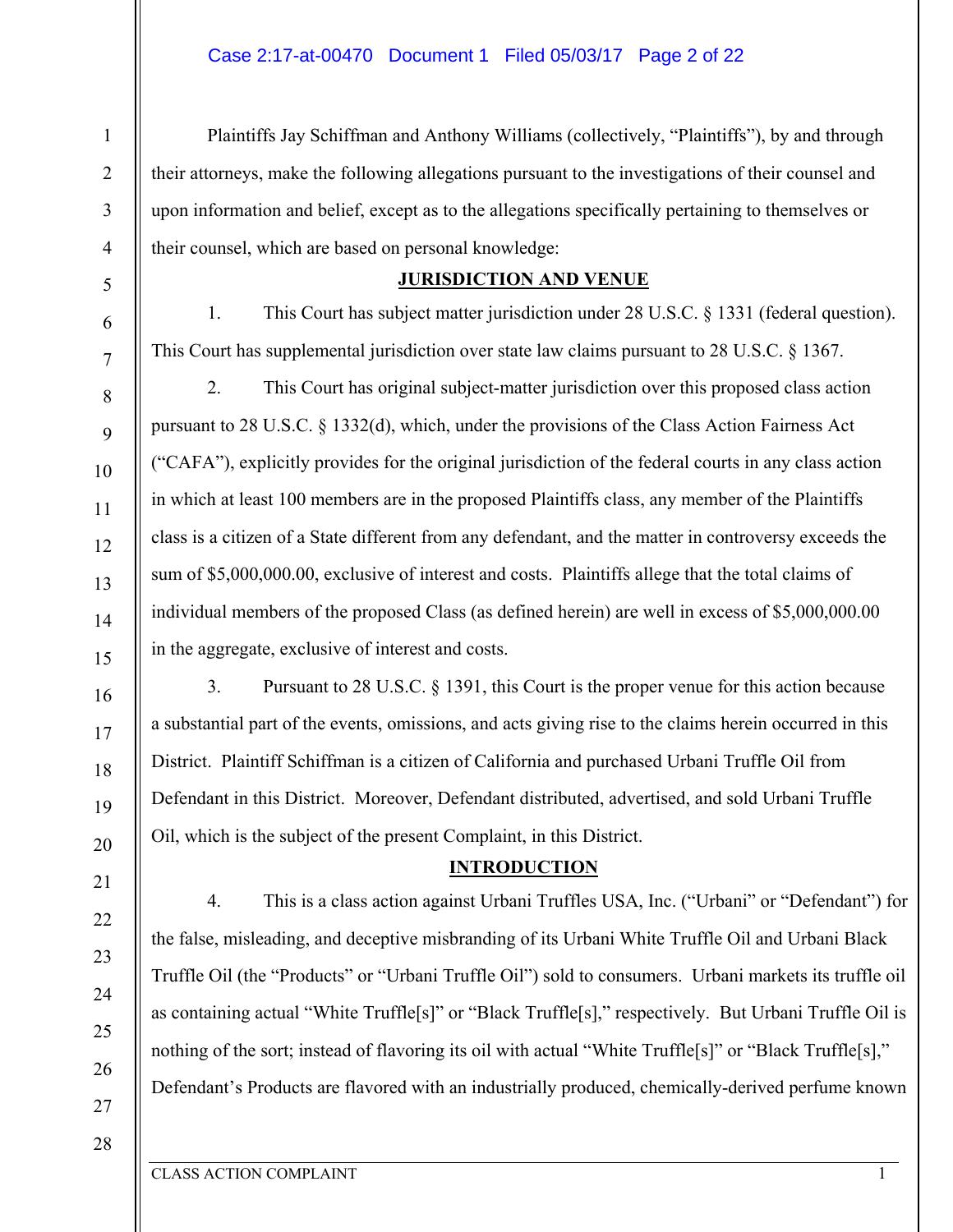# Case 2:17-at-00470 Document 1 Filed 05/03/17 Page 3 of 22

as "2,4-dithiapentane." Despite the absence of actual "White Truffle" or "Black Truffle," Urbani Truffle Oil is sold at a substantial price premium over olive oil that does not contain real truffles.

5. 2,4-dithiapentane, also known as "formaldehyde dimethyl mercaptal," is synthetically prepared by the acid-catalyzed addition of methyl mercaptan to formaldehyde. Although it emulates the taste and smell of truffles, it is *not* truffle.

6. Urbani's misbranding is intentional. The front label and packaging of Urbani Truffle Oil represents in extra-large, bold, all-capital lettering that the product contains "White Truffles" and "Black Truffles," respectively:



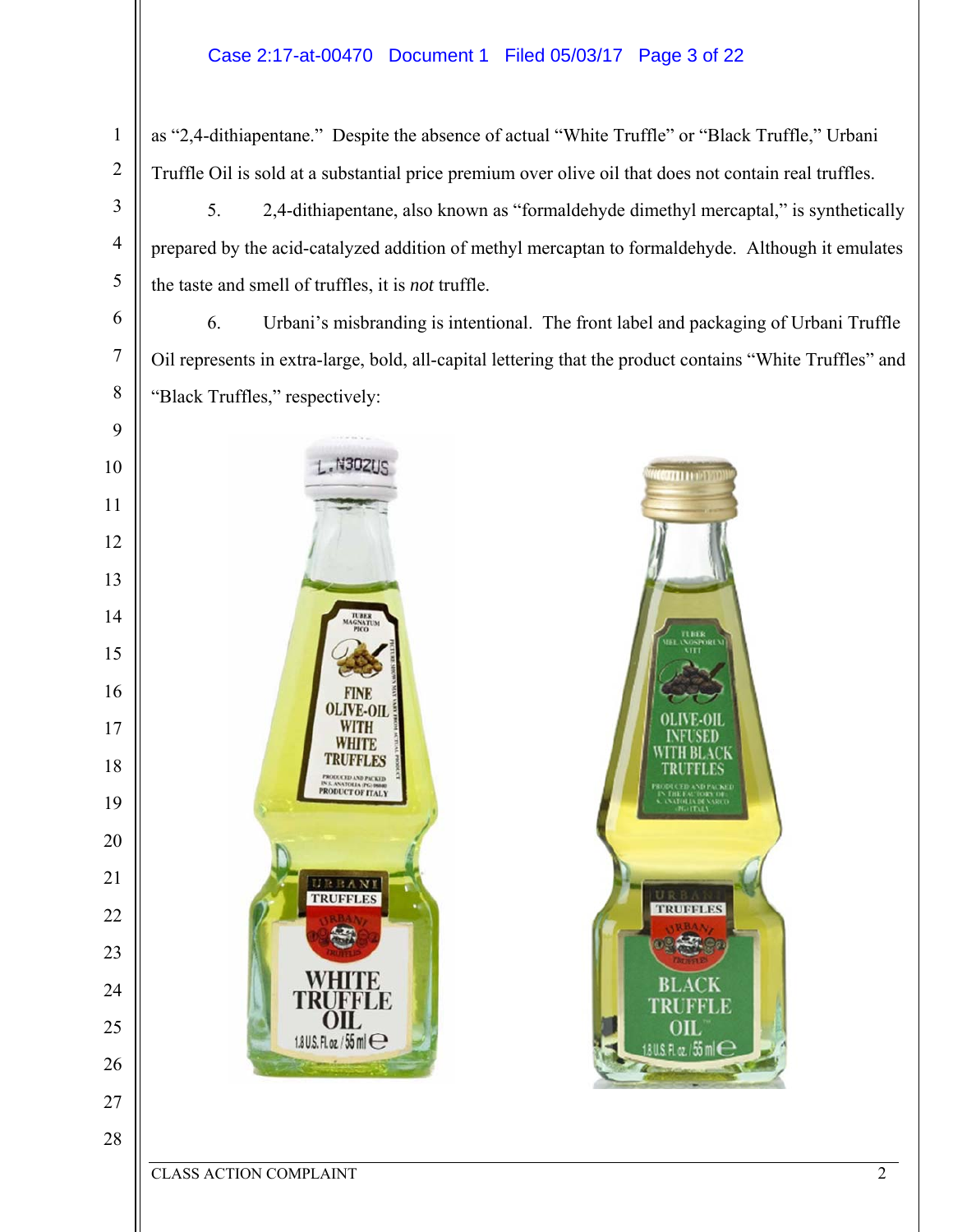## Case 2:17-at-00470 Document 1 Filed 05/03/17 Page 4 of 22

7. The mislabeling of Urbani Truffle Oil renders the product completely worthless. By mislabeling its products, Urbani dupes consumers into purchasing something that is not truffle oil. Nevertheless, Urbani Truffle Oil is labeled and sold as premium truffle oil, and it commands a *significant* price premium over other olive oil products. For example, Urbani Truffle Oil commands a 1,275% - 1,400% price premium, per fluid ounce, over a competing olive oil brand:

| 6<br>$\overline{7}$ | <b>Brand</b>                      | Quantity    | Price   | <b>Unit Price</b>  |
|---------------------|-----------------------------------|-------------|---------|--------------------|
| 8<br>9              | Urbani White Truffle<br>Oil       | 1.8 fl. oz. | \$11.90 | \$6.60 per fl. oz. |
| 10<br>11            | Urbani Black Truffle<br>Oil       | 1.8 fl. oz. | \$10.90 | \$6.05 per fl. oz. |
| 12<br>13            | Bertoli Extra Virgin<br>Olive Oil | 8.5 fl. oz. | \$3.78  | \$0.44 per fl. oz. |

Plaintiffs and class members have thus been hit with a costly double-whammy: a premium purchase price for a worthless product.

16 17 18 19 20 8. Through this lawsuit, Plaintiffs seek to recover, for themselves and all others similarly situated purchasers of Urbani Truffle Oil in the United States, damages against Defendant for breach of the Magnuson-Moss Warranty Act, breaches of express and implied warranty, unjust enrichment, negligent misrepresentation, fraud, and violations of New York and California's false advertising and consumer protection laws.

# **THE PARTIES**

22 23 24 25 26 27 9. Plaintiff Jay Schiffman is a citizen of California who resides in Granite Bay, California. In August of 2016, Plaintiff Schiffman purchased a 1.8 fl. oz. bottle of Urbani White Truffle Oil from a Whole Foods in Roseville, California. The bottle he purchased prominently displayed the product name and represented that it contained "White Truffles" in large, bold, allcapital letters. He saw these representations prior to and at the time of purchase, and understood them as representations and warranties that the product did, in fact, contain white truffles. He relied

28

1

2

3

4

5

14

15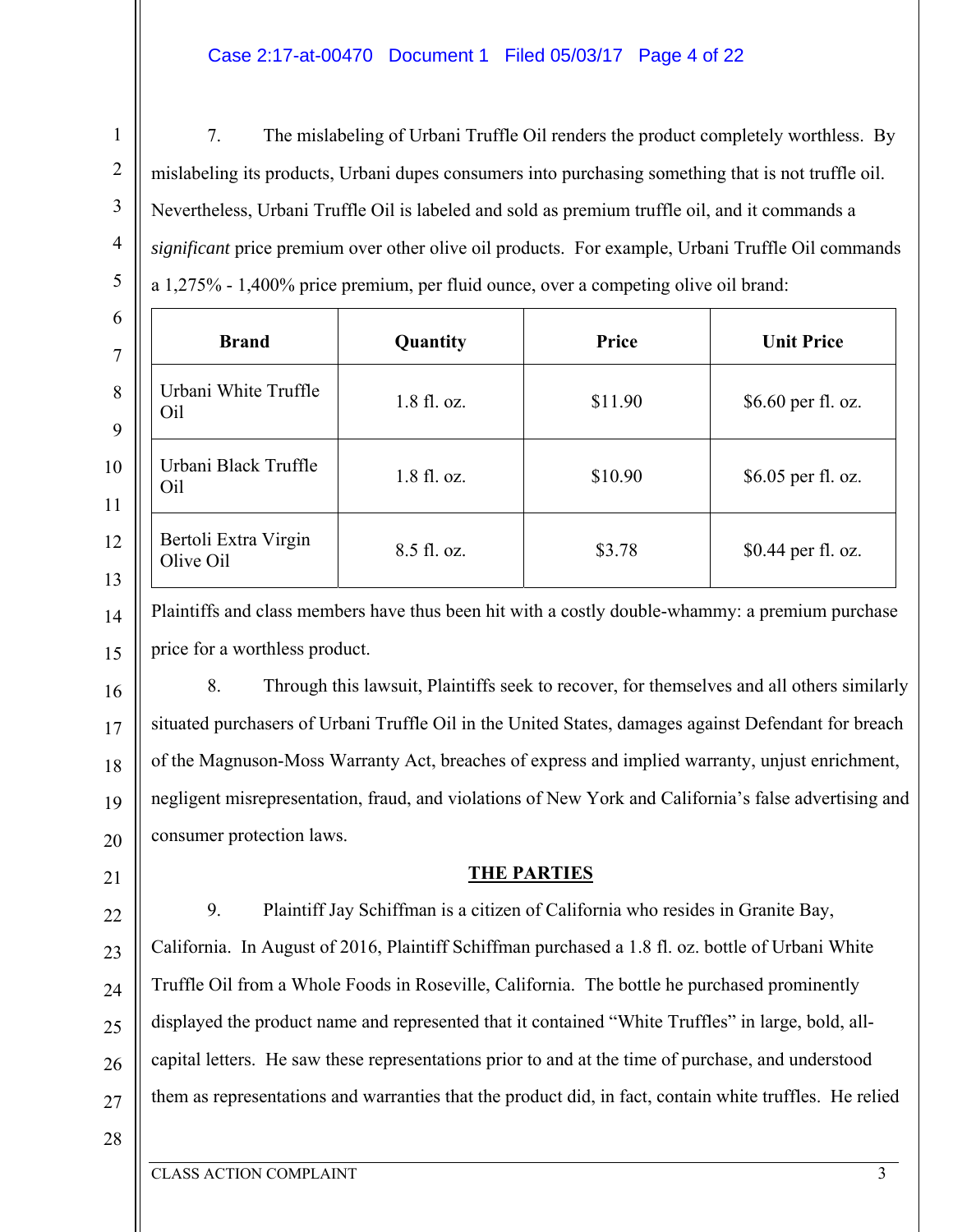#### Case 2:17-at-00470 Document 1 Filed 05/03/17 Page 5 of 22

on these representations and warranties in deciding to purchase Urbani Truffle Oil and these representations and warranties were part of the basis of the bargain in that he would not have purchased Urbani Truffle Oil if he had known that the product did not, in fact, contain white truffles. However, the Urbani Truffle Oil purchased by Plaintiff Schiffman was mislabeled in that it did not contain actual "White Truffles."

6 7 8 9 10 11 12 13 14 15 16 10. Plaintiff Anthony Williams is a citizen of New York who resides in Long Island, New York. In November of 2016, Plaintiff Williams purchased a 1.8 fl. oz. bottle of Urbani White Truffle Oil from a Whole Foods in Lake Grove, New York. The bottle he purchased prominently displayed the product name and represented that it contained "White Truffle" in large, bold, all-capital letters. He saw these representations prior to and at the time of purchase, and understood them as representations and warranties that the product did, in fact, contain white truffles. He relied on these representations and warranties in deciding to purchase Urbani Truffle Oil and these representations and warranties were part of the basis of the bargain in that he would not have purchased Urbani Truffle Oil if he had known that the product did not, in fact, contain white truffles. However, the Urbani Truffle Oil purchased by Plaintiff Williams was mislabeled in that it did not contain actual "White Truffles."

17 18 19 20 21 22 23 24 11. Defendant Urbani Truffles USA, Inc. is a corporation existing under the laws of the State of New York, with its principal place of business at 10 West End Avenue, New York, New York. Defendant Urbani Truffles USA, Inc. holds itself out as an importer of gourmet truffle oils and other Italian delicacies. Defendant Urbani Truffles USA, Inc. markets and sells these oils widely throughout the United States. Plaintiffs reserve their rights to amend this Complaint to add different or additional defendants, including without limitation any officer, director, employee, supplier, or distributor of Urbani who has knowingly and willfully aided, abetted, or conspired in the false and deceptive conduct alleged herein.

25

1

2

3

4

5

26

12. Nothing boosts the prestige (and price) of a food or beverage like the perception that it is traditional, hand-picked, fresh, or otherwise limited in production.

**FACTUAL BACKGROUND** 

28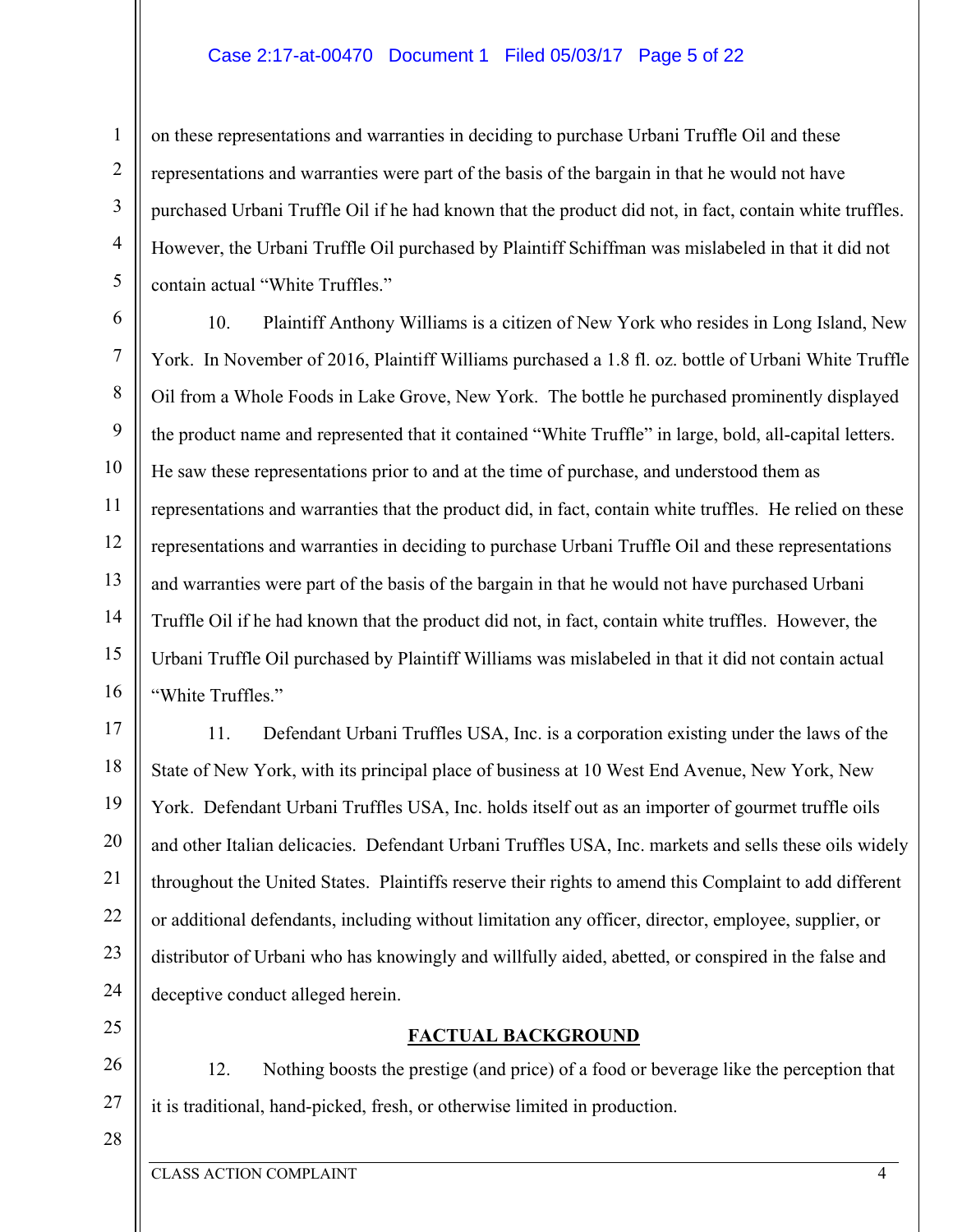### Case 2:17-at-00470 Document 1 Filed 05/03/17 Page 6 of 22

13. For example, Whole Foods lists prices for its fruits and vegetables on what appear to be chalkboards. The implication is that prices change regularly as if responding to local crop conditions. In fact, the prices are permanently printed on the faux chalkboards, which are part of a marketing strategy meant to "evoke the image of Grapes of Wrath-era laborers piling box after box of fresh fruit into the store."

14. But in a world full of manipulative marketers, the truffle is the real deal. A type of fungus that grows on tree roots, the truffle stands on the right side of the line between decomposition and decadence. While many are viewed as almost worthless, a few truffle varieties found in Italy, France, Spain, and surrounding areas are esteemed as a luxurious addition to numerous dishes such as pasta, steaks, and foie gras.

11 12 13 15. These truffles help dishes "jump off the plate" with an aroma that is captivating. These fickle cousins of mushrooms have proven impossible to mass produce; they are still dug up individually by dogs that track its scent.

14 15 16 17 18 19 20 16. The truffle stands in stark contrast to our era of convenience: the preservatives in bread that allow it to stay fresh for weeks and the year-round availability of seasonal fruits and vegetables. Admirers contend that the truffle begins to lose its flavor as soon as it is pulled from the ground, and fresh truffles are seasonal. The rarity of truffles has made them—at thousands of dollars per pound for Italy's prized white truffles—the most expensive food in the world. In 2007, a Macau casino owner set a record by paying \$330,000 for a 3.3-pound truffle unearthed in Tuscany.

21 22 23 24 17. The combination of these two trends—the desire for a convenient, ever-ready supply of an ingredient, and a hunger for the traditional, the rare, and "real food"—has created an environment ripe for fraudulent behavior. This, in turn, led to what seems to be a remarkably successful scam on foodie culture: truffle oil.

25 26 27 18. Despite the name, some manufacturers produce "truffle oil" that does not contain even trace amounts of truffle; it is olive oil mixed with 2,4-dithiapentane, a compound that makes up part of the smell of truffles and is entirely the product of a laboratory. Essentially, truffle oil is

1

2

3

4

5

6

7

8

9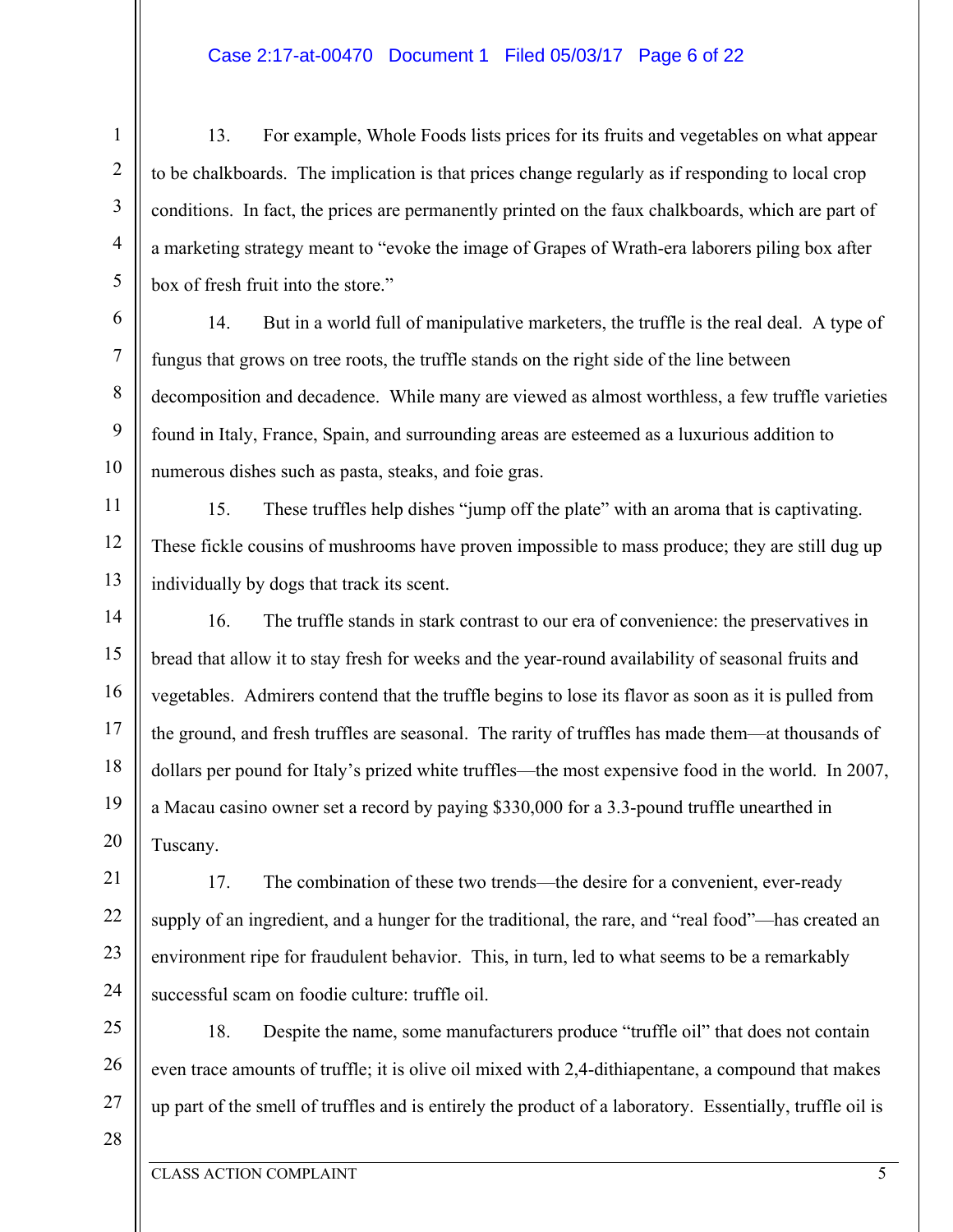olive oil plus a synthetic injection imitating truffles' famous taste and smell.

2 3 19. And Urbani Truffle Oil is no exception. It is a distant cry from oil contain real truffles.

20. What it does contain, however, is 2,4-dithiapentane—a petroleum-based, synthetically-produced imposter chemical that imitates the distinct taste and smell of real truffles.

21. The Material Safety Data Sheet on 2,4-dithiapentane has many cautions and warnings. This compound is listed as a flammable, as well as being a severe eye, lung and skin irritant. If ingested, this chemical "may cause CNS [central nervous system] depression," and if it is inhaled, it can lead to delayed pulmonary edema.

10 11 12 22. And many consumers are tricked into purchasing what they believe to be truffle oil because 2,4-dithiapentane is often disguised on truffle oil product labels as "aroma," "flavor," or "essence."

13 14 15 16 23. To make matters worse, according to the New York Times, "one teaspoon of 'truffle aroma,' the amount typically used in an eight-ounce bottle of white truffle oil (black truffle oil is made with a lesser quantity of the same chemical) costs about 40 cents." By comparison, actual truffles cost hundreds or even thousands of dollars per ounce.

17 18 24. Nonetheless, Urbani capitalizes on this trickery to dupe consumers into paying a substantial price premium for oil that is not contain actual truffles.

19 20 21 25. Urbani intentionally designs its packaging so that the words "White Truffle" or "Black Truffle," respectively, appear in large, bold, all-capital lettering on the front of the Products' label.

22 23 24 26. Reasonable consumers attach importance to Defendant's "White Truffle" and "Black Truffle" claims when making a purchasing decision. Defendant's false and misleading representations and omissions thus have, and continue to, deceive reasonable consumers.

25 26 27. Reasonable consumers must and do rely on food label representations and information in making purchasing decisions.

27 28

1

4

5

6

7

8

9

28. Defendant's statements that the Products contain "White Truffle" or "Black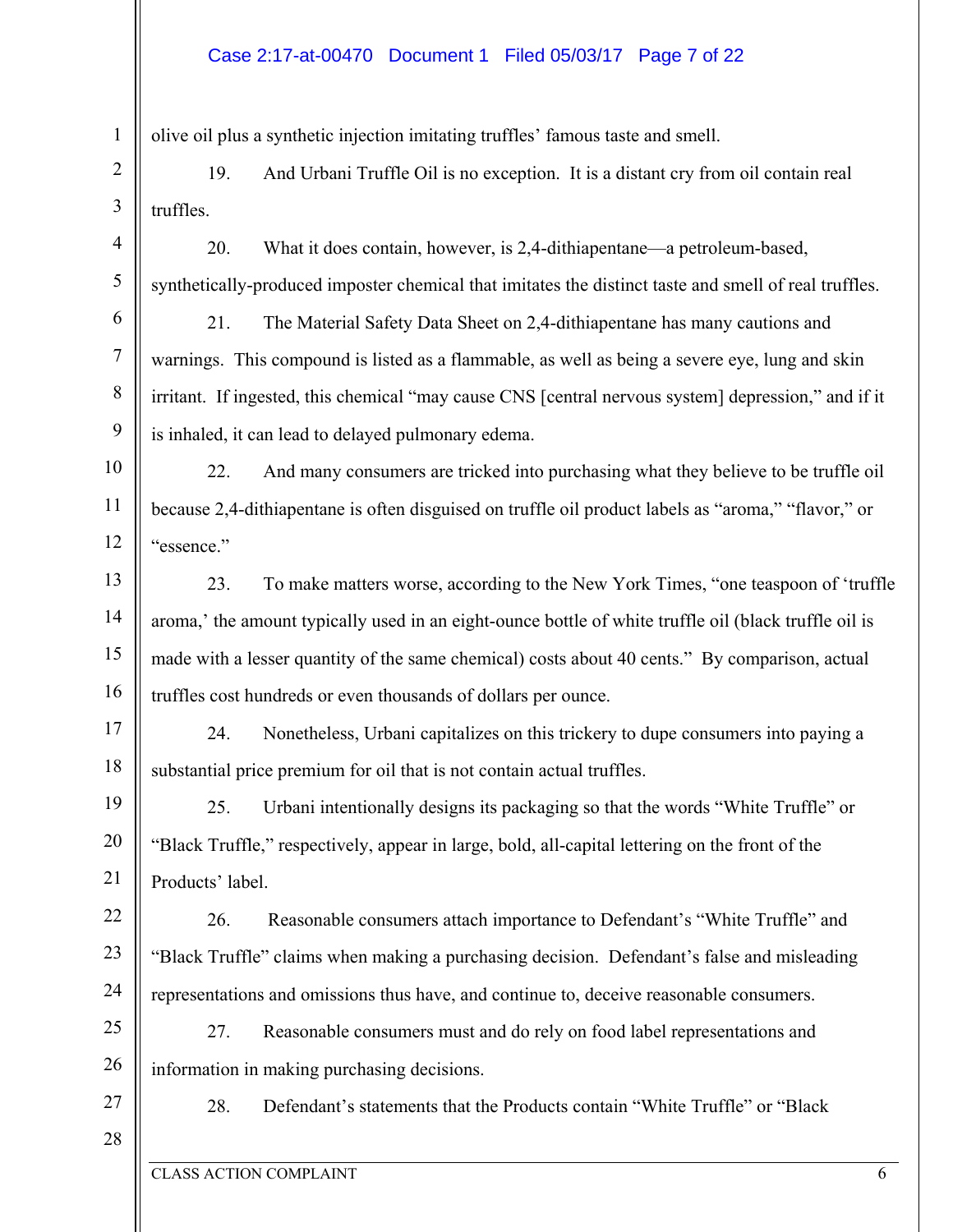## Case 2:17-at-00470 Document 1 Filed 05/03/17 Page 8 of 22

Truffle," respectively, is material to a reasonable consumer's purchase decision because reasonable consumers, such as Plaintiffs, care whether a food product actually contains what Defendant purports, especially when the product claims to contain "White Truffles" or "Black Truffles," respectively, which carries with it a *significant* price premium.

29. Defendant markets and advertises the Products as containing "White Truffle" or "Black Truffle," respectively, to increase sales derived from the Products. Defendant is well aware that the "White Truffle" and "Black Truffle" claims are material to reasonable consumers, and knowingly mislabeled its Products.

9 10 11 12 13 14 15 30. Upon information and belief, in making the false, misleading, and deceptive representations and omissions, Defendant knew and intended that consumers would pay a price premium for Urbani Truffle Oil if they were labeled as containing "White Truffles" or "Black Truffles," coveted delicacies. Indeed, Defendant prominently marked the front packaging of Urbani Truffle Oil with the words "White Truffle" and "Black Truffle," respectively, in large, bold, all-capital font, precisely because they knew that consumers like Plaintiffs attach great importance to the presence of white truffles or black truffles in Urbani Truffle Oil.

#### **CLASS ALLEGATIONS**

17 18 19 31. Plaintiffs seek to represent a class defined as all persons in the United States who purchased Urbani Truffle Oil (the "Class"). Excluded from the Class are persons who made such purchase for purpose of resale.

20 21 32. Plaintiff Schiffman also seeks to represent a subclass of all Class members who purchased Urbani Truffle Oil in California (the "California Subclass").

22 23 33. Plaintiff Williams also seeks to represent a subclass of all Class members who purchased Urbani Truffle Oil in New York (the "New York Subclass").

24 25 26 27 34. Members of the Class and Subclasses are so numerous that its individual joinder herein is impracticable. The precise number of Class members and its identities are unknown to Plaintiffs at this time but may be determined through discovery. Class members may be notified of the pendency of this action by mail and/or publication through the distribution records of

28

1

2

3

4

5

6

7

8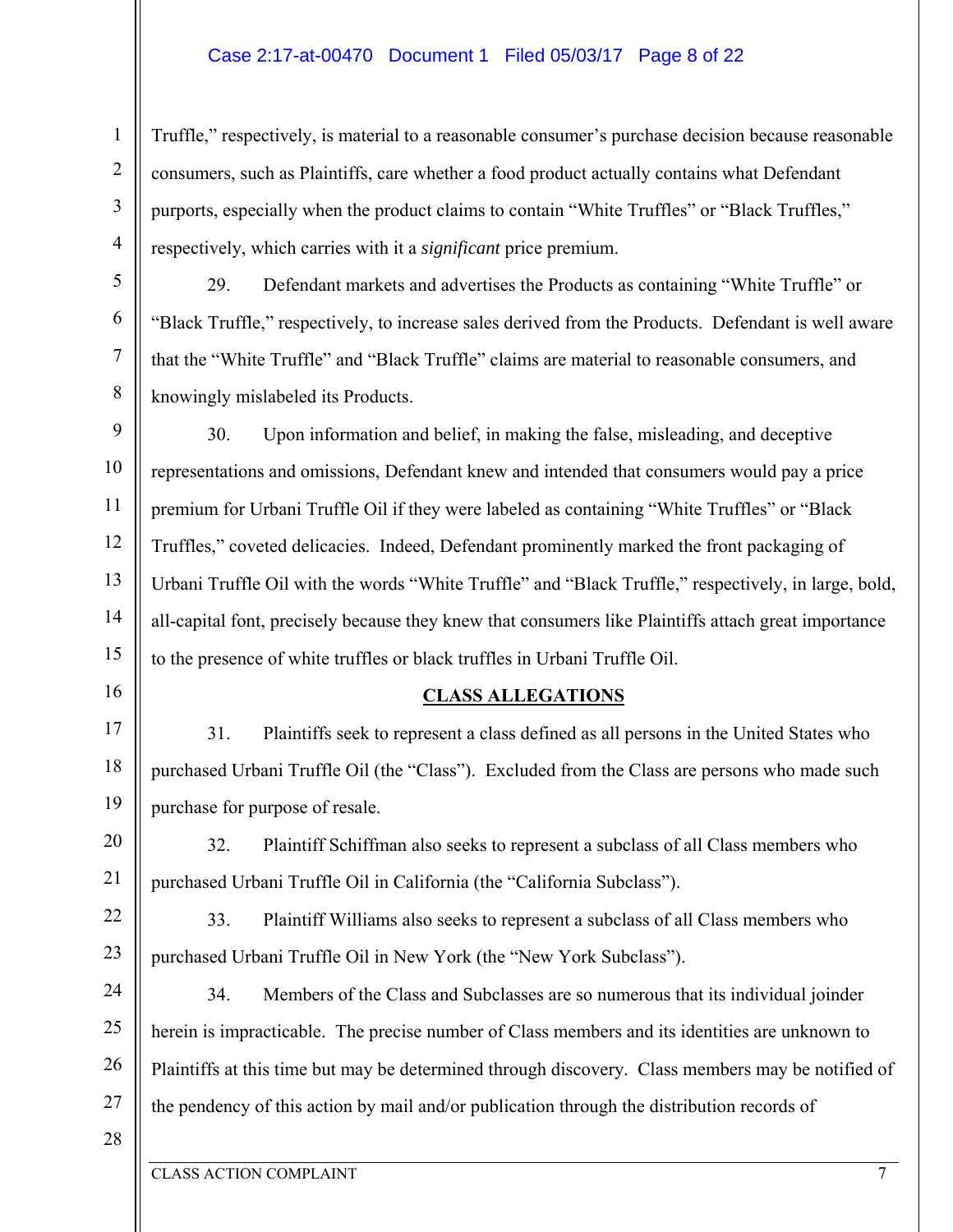### Case 2:17-at-00470 Document 1 Filed 05/03/17 Page 9 of 22

1 2 3 4 5 6 7 8 9 10 11 12 13 14 15 16 17 18 19 20 21 22 23 24 25 26 27 28 Defendant and third party retailers and vendors. 35. Common questions of law and fact exist as to all Class members and predominate over questions affecting only individual Class members. Common legal and factual questions include, but are not limited to: a. Whether Defendant misrepresented and/or failed to disclose material facts concerning Urbani Truffle Oil; b. Whether Defendant's conduct was unfair and/or deceptive; c. Whether Defendant has been unjustly enriched as a result of the unlawful, fraudulent, and unfair conduct alleged in this Complaint such that it would be inequitable for Defendant to retain the benefits conferred upon Defendant by Plaintiffs and the Class and Subclasses; d. Whether Defendant breached express warranties to Plaintiffs and the Class; e. Whether Defendant breached implied warranties to Plaintiffs and the Class; f. Whether Plaintiffs and the Class have sustained damages with respect to the common-law claims asserted, and if so, the proper measure of its damages. 36. The claims of the named Plaintiffs are typical of the claims of the Class and Subclasses in that the named Plaintiffs purchased one or more containers of Urbani Truffle Oil. 37. Plaintiffs are adequate representatives of the Class and Subclasses because their interests do not conflict with the interests of the Class members they seek to represent, they have retained competent counsel experienced in prosecuting class actions, and they intend to prosecute this action vigorously. The interests of Class members will be fairly and adequately protected by Plaintiffs and their counsel. 38. The class mechanism is superior to other available means for the fair and efficient adjudication of the claims of Class and Subclass members. Each individual Class member may lack the resources to undergo the burden and expense of individual prosecution of the complex and extensive litigation necessary to establish Defendant's liability. Individualized litigation increases the delay and expense to all parties and multiplies the burden on the judicial system presented by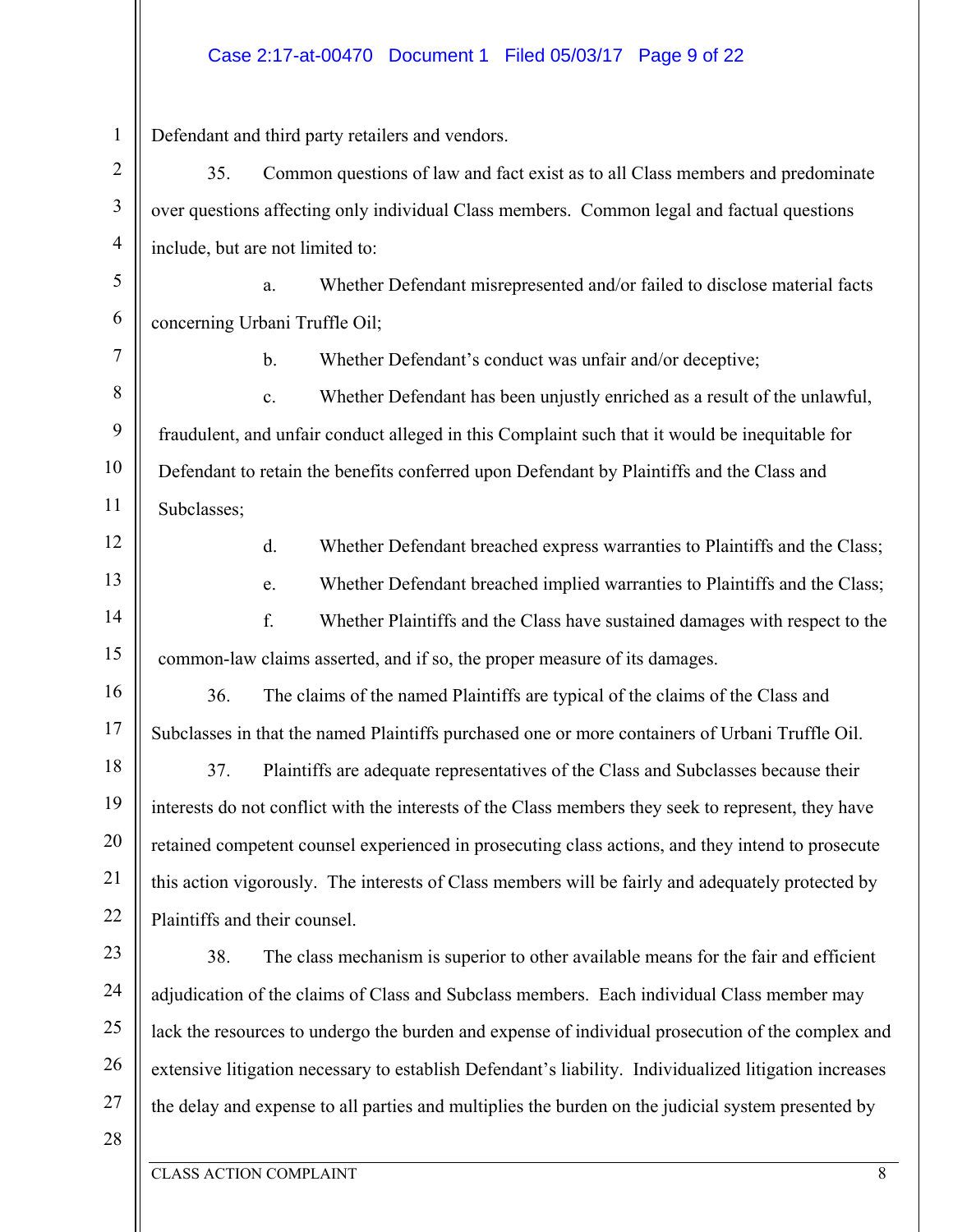### Case 2:17-at-00470 Document 1 Filed 05/03/17 Page 10 of 22

1 2 3 4 5 6 the complex legal and factual issues of this case. Individualized litigation also presents a potential for inconsistent or contradictory judgments. In contrast, the class action device presents far fewer management difficulties and provides the benefits of single adjudication, economy of scale, and comprehensive supervision by a single court on the issue of Defendant's liability. Class treatment of the liability issues will ensure that all claims and claimants are before this Court for consistent adjudication of the liability issues.

#### **CAUSES OF ACTION**

#### **COUNT I**

#### **(Violation Of California's Consumers Legal Remedies Act)**

39. Plaintiffs hereby incorporate by reference the allegations contained in all preceding paragraphs of this Complaint.

12 13 40. Plaintiff Schiffman brings this cause of action on behalf of himself and members of the California Subclass.

41. This cause of action is brought pursuant to California's Consumers Legal Remedies Act, Cal. Civ. Code §§ 1750-1785 (the "CLRA").

16 17 18 42. Plaintiff Schiffman and the other members of the California Subclass are "consumers," as the term is defined by California Civil Code § 1761(d), because they bought Urbani Truffle Oil for personal, family, or household purposes.

43. Plaintiff Schiffman, the other members of the California Subclass, and Defendant have engaged in "transactions," as that term is defined by California Civil Code § 1761(e).

21 22 23 24 44. The conduct alleged in this Complaint constitutes unfair methods of competition and unfair and deceptive acts and practices for the purpose of the CLRA, and the conduct was undertaken by Defendant in transactions intended to result in, and which did result in, the sale of goods to consumers.

25 26 27 45. As alleged more fully above, Defendant has violated the CLRA by falsely representing to Plaintiff Schiffman and the other members of the California Subclass that Urbani Truffle Oil contained "White Truffles" and "Black Truffles," respectively, when, in fact, it contains

28

7

8

9

10

11

14

15

19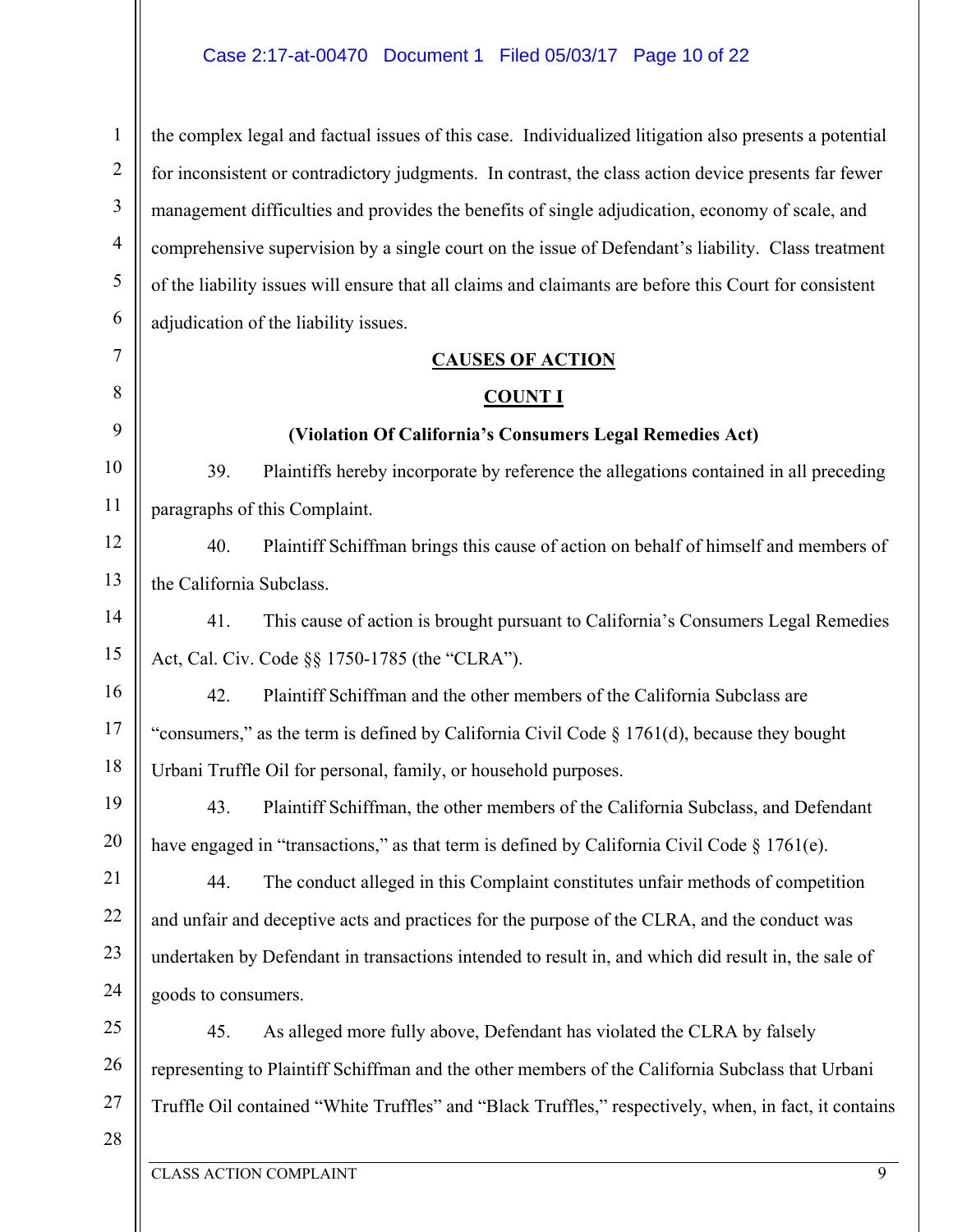## Case 2:17-at-00470 Document 1 Filed 05/03/17 Page 11 of 22

artificial chemicals.

1

2 3 46. As a result of engaging in such conduct, Defendant has violated California Civil Code §§ 1770(a)(5), (a)(7), and (a)(9).

4 5 6 7 8 9 10 11 12 13 14 15 16 17 18 19 20 21 22 23 24 25 47. On March 28, 2017, a pre-suit demand letter was sent to Defendant via certified mail that provided notice of Defendant's violation of the CLRA and demanded that within thirty (30) days from that date, Defendant correct, repair, replace or otherwise rectify the unlawful, unfair, false, and/or deceptive practices complained of herein. The letter also stated that if Defendant refused to do so, a complaint seeking damages in accordance with the CLRA would be filed. Defendant has failed to comply with the letter. 48. Accordingly, pursuant to California Civil Code § 1780(a)(3), Plaintiff Schiffman, on behalf of himself and all other members of the California Subclass, seeks injunctive relief, compensatory damages, punitive damages, and restitution of any ill-gotten gains due to Defendant's acts and practices. **COUNT II (Violation Of California's Unfair Competition Law)**  49. Plaintiffs hereby incorporate by reference the allegations contained in all preceding paragraphs of this Complaint. 50. Plaintiff Schiffman brings this cause of action on behalf of himself and members of the California Subclass. 51. By committing the acts and practices alleged herein, Defendant has violated California's Unfair Competition Law ("UCL"), Cal. Bus. & Prof. Code §§ 17200-17210, as to the California Subclass, by engaging in unlawful, fraudulent, and unfair conduct. 52. Defendant has violated the UCL's proscription against engaging in unlawful conduct as a result of its violations of the CLRA, Cal. Civ. Code  $\S$   $\frac{1770(a)(5)}{2}$ , (a)(7), and (a)(9), as alleged above and its violations of the FAL, Cal. Bus. & Prof. Code §§ 17500 *et seq*., as alleged

26

below.

27

53. Defendant's acts and practices described above also violate the UCL's proscription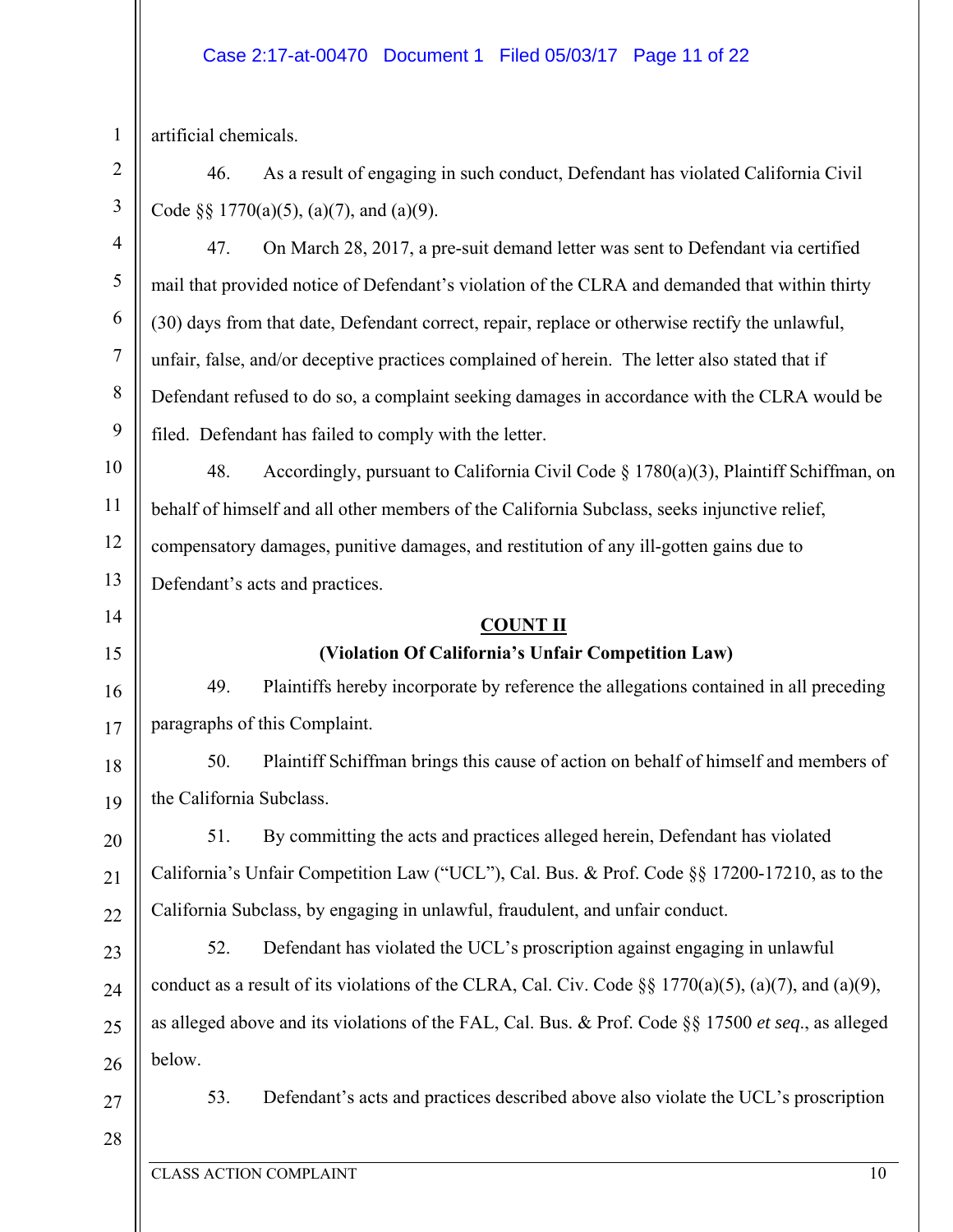2 3 4

5

6

7

8

1

against engaging in fraudulent conduct.

54. As more fully described above, Defendant's misleading marketing, advertising, packaging, and labeling of Urbani Truffle Oil is likely to deceive reasonable consumers. Indeed, Plaintiff Schiffman and the other members of the California Subclass were unquestionably deceived regarding the true nature of Urbani Truffle Oil, as Defendant's marketing, advertising, packaging, and labeling of the Urbani Truffle Oil misrepresents and/or omits the true facts concerning the identity and characteristics of Urbani Truffle Oil. Said acts are fraudulent business practices.

9 10 55. Defendant's acts and practices described above also violate the UCL's proscription against engaging in unfair conduct.

11 12 13 14 15 56. Plaintiff Schiffman and the other California Subclass members suffered a substantial injury by virtue of buying Urbani Truffle Oil which they would not have purchased absent Defendant's unlawful, fraudulent, and unfair marketing, advertising, packaging, and labeling, or by virtue of paying an excessive premium price for the unlawfully, fraudulently, and unfairly marketed, advertised, packaged, and labeled Urbani Truffle Oil.

16 17 18 57. There is no benefit to consumers from deceptively marketing and labeling Urbani Truffle Oil, which purports to contain "White Truffles" and "Black Truffles," respectively, when this claim is false.

19 20 21 22 58. Plaintiff Schiffman and the other California Subclass members had no way of reasonably knowing that the Urbani Truffle Oil they purchased was not as marketed, advertised, packaged, or labeled. Thus, they could not have reasonably avoided the injury each of them suffered.

23 24 25 26 59. The gravity of the consequences of Defendant's conduct as described above outweighs any justification, motive, or reason, and such conduct is immoral, unethical, unscrupulous, offends established public policy, and is substantially injurious to Plaintiff Schiffman and the other members of the California Subclass.

27

60. Defendant's violations of the UCL continue to this day.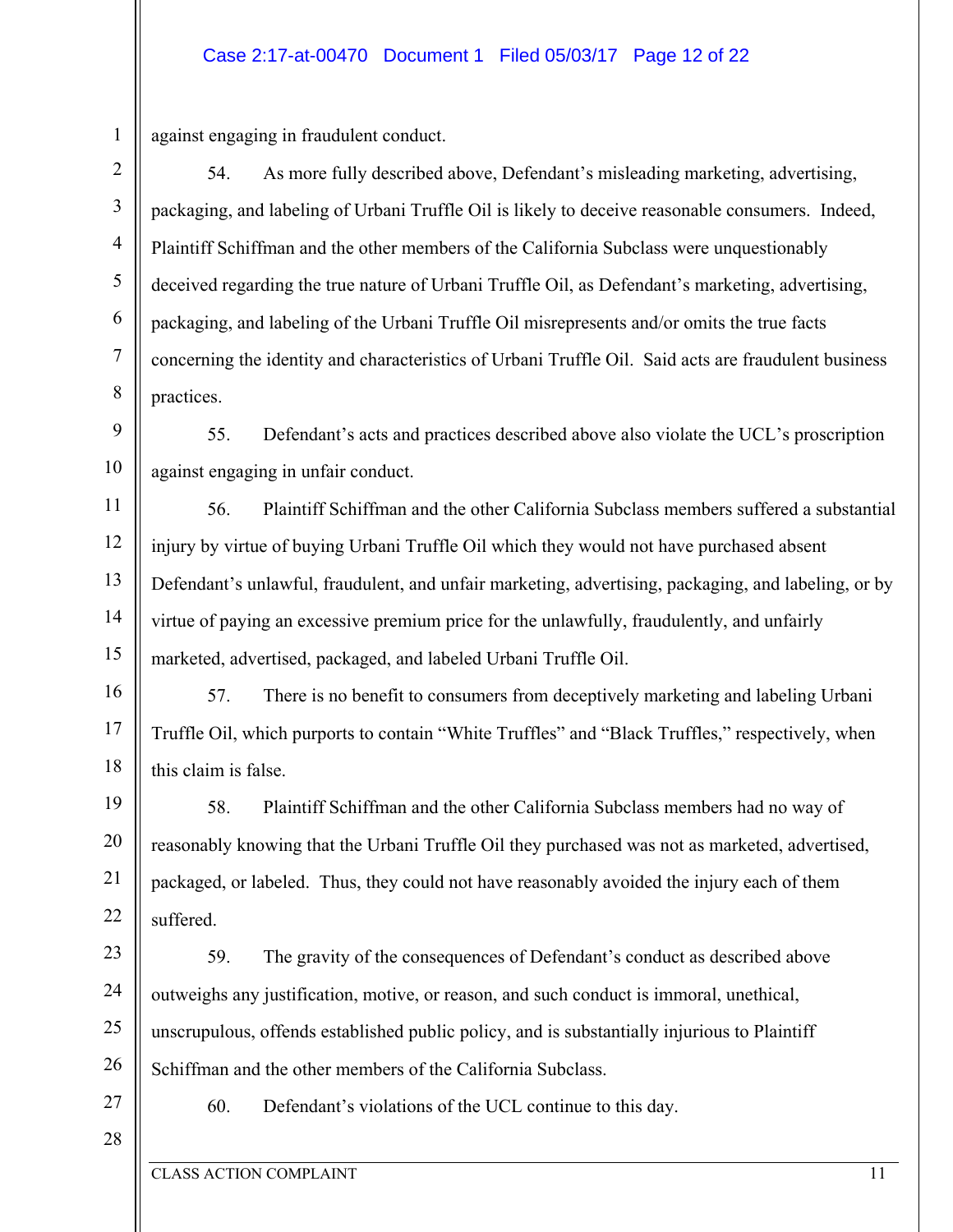# Case 2:17-at-00470 Document 1 Filed 05/03/17 Page 13 of 22

| 1              | 61.<br>Pursuant to California Business and Professional Code § 17203, Plaintiff Schiffman              |
|----------------|--------------------------------------------------------------------------------------------------------|
| $\overline{2}$ | and the California Subclass seek an order of this Court that includes, but is not limited to, an order |
| 3              | requiring Defendant to: (a) provide restitution to Plaintiff Schiffman and the other California        |
| $\overline{4}$ | Subclass members; (b) disgorge all revenues obtained as a result of violations of the UCL; and (c)     |
| 5              | pay Plaintiff's and the California Subclass' attorneys' fees and costs.                                |
| 6              | <b>COUNT III</b>                                                                                       |
| 7              | (Violation Of California's False Advertising Law)                                                      |
| 8              | 62.<br>Plaintiffs hereby incorporate by reference the allegations contained in all preceding           |
| 9              | paragraphs of this Complaint.                                                                          |
| 10             | 63.<br>Plaintiff Schiffman brings this cause of action on behalf of himself and members of             |
| 11             | the California Subclass.                                                                               |
| 12             | 64.<br>As alleged more fully above, Defendant has falsely advertised Urbani Truffle Oil by             |
| 13             | falsely claiming that it contains "White Truffles" and "Black Truffles," respectively, when it does    |
| 14             | not.                                                                                                   |
| 15             | Plaintiff Schiffman and the other members of the California Subclass have suffered<br>65.              |
| 16             | injury in fact and have lost money or property as a result of Defendant's violations of California's   |
| 17             | False Advertising Law ("FAL"), Cal. Bus. & Prof. Code §§ 17500 et seq.                                 |
| 18             | <b>COUNT IV</b>                                                                                        |
| 19             | (Deceptive Acts Or Practices, New York Gen. Bus. Law § 349)                                            |
| 20             | Plaintiffs hereby incorporate by reference the allegations contained in all preceding<br>66.           |
| 21             | paragraphs of this Complaint.                                                                          |
| 22             | Plaintiff Williams brings this claim individually and on behalf of the members of<br>67.               |
| 23             | the proposed New York Subclass against Defendant.                                                      |
| 24             | By the acts and conduct alleged herein, Defendant committed unfair or deceptive<br>68.                 |
| 25             | acts and practices by misrepresenting that Urbani Truffle Oil did, in fact, contain "White Truffles"   |
| 26             | and "Black Truffles," respectively.                                                                    |
| 27             | 69.<br>The foregoing deceptive acts and practices were directed at consumers.                          |
| 28             |                                                                                                        |
|                | <b>CLASS ACTION COMPLAINT</b><br>12                                                                    |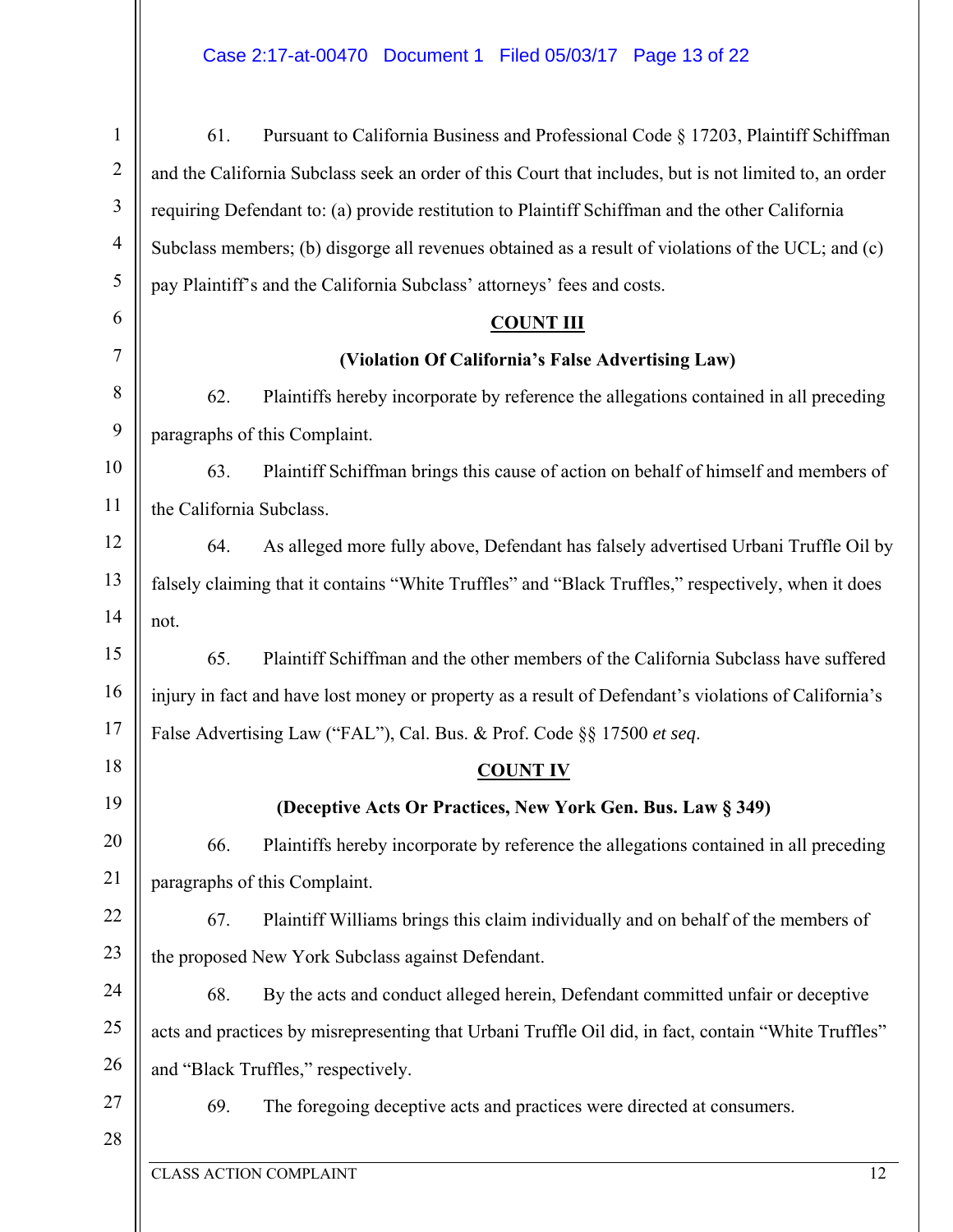## Case 2:17-at-00470 Document 1 Filed 05/03/17 Page 14 of 22

70. The foregoing deceptive acts and practices are misleading in a material way because they fundamentally misrepresent the characteristics of Urbani Truffle Oil to induce consumers to purchase same.

5 6 8 9 10 11 12 13 71. Plaintiff Williams and New York Subclass members were injured as a direct and proximate result of Defendant's violation because (a) they would not have purchased Urbani Truffle Oil had they known that it contained artificial chemicals, and did not contain "White Truffles" and "Black Truffles," respectively, (b) they overpaid for Urbani Truffle Oil because it is sold at a price premium when compared to similar products that do not contain this misrepresentation, and (c) Urbani Truffle Oil did not have the characteristics, uses, or benefits as promised, namely that it contained "White Truffles" and "Black Truffles," respectively. As a result, Plaintiff Williams and members of the New York Subclass have been damaged either in the full amount of the purchase price of the Urbani Truffle Oil or in the difference in value between Urbani Truffle Oil as warranted and Urbani Truffle Oil as actually sold.

14 15 16 17 72. On behalf of himself and other members of the New York Subclass, Plaintiff Williams seeks to enjoin the unlawful acts and practices described herein, to recover his actual damages or fifty dollars, whichever is greater, three times actual damages, and reasonable attorneys' fees.

#### **COUNT V**

## **(False Advertising, New York Gen. Bus. Law § 350)**

73. Plaintiffs hereby incorporate by reference the allegations contained in all preceding paragraphs of this Complaint.

22 23 74. Plaintiff Williams brings this claim individually and on behalf of the members of the proposed New York Subclass.

24 25 26 27 75. Based on the foregoing, Defendant has engaged in consumer-oriented conduct that is deceptive or misleading in a material way which constitutes false advertising in violation of Section 350 of the New York General Business Law by misrepresenting the nature of the ingredients contained in Urbani Truffle Oil.

28

18

19

20

21

1

2

3

4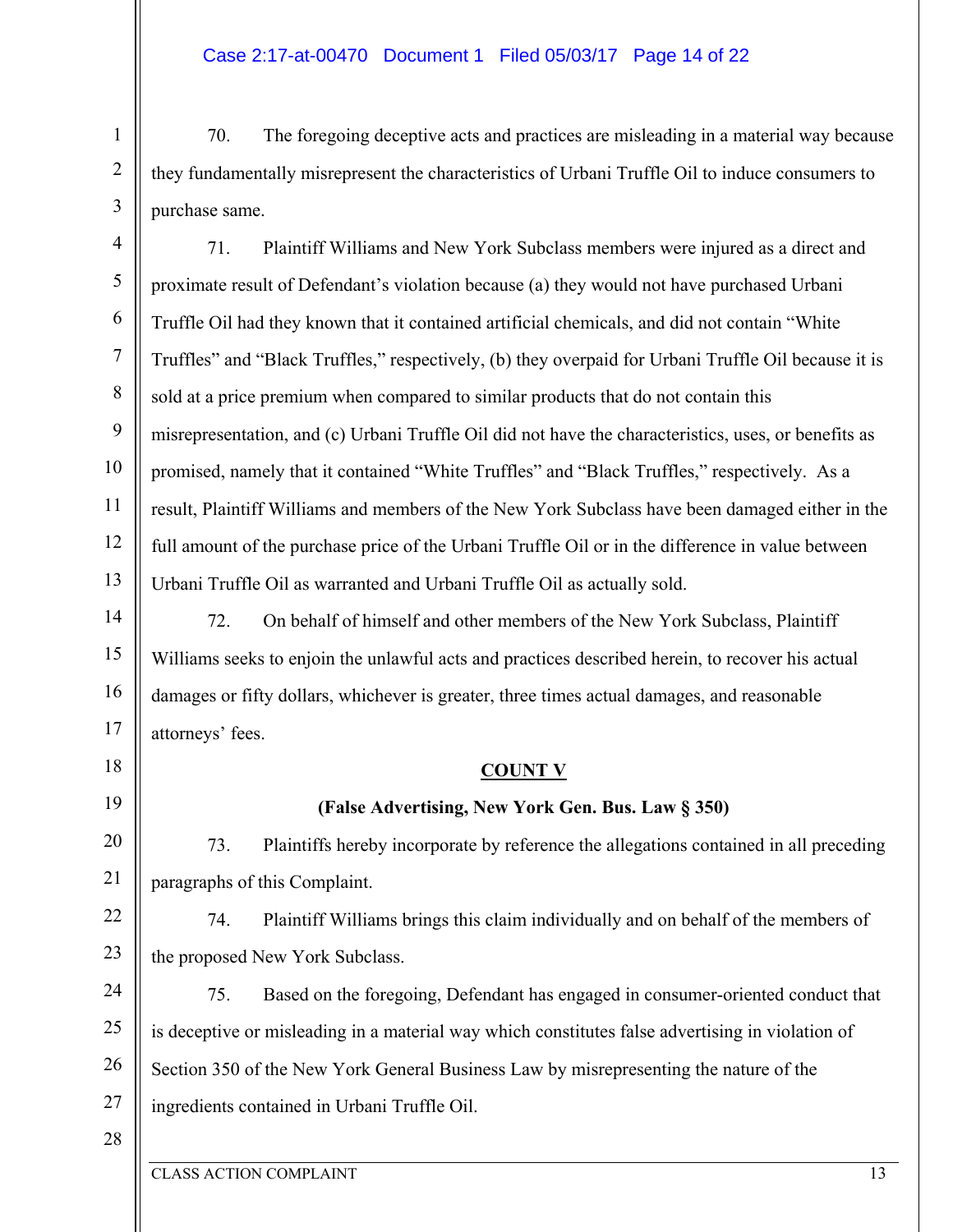## Case 2:17-at-00470 Document 1 Filed 05/03/17 Page 15 of 22

76. The foregoing advertising was directed at consumers and was likely to mislead a reasonable consumer acting reasonably under the circumstances.

77. This misrepresentation has resulted in consumer injury or harm to the public interest.

5 6 7 8 9 10 11 12 13 14 78. Plaintiff Williams and New York Subclass members were injured as a direct and proximate result of Defendant's violation because (a) they would not have purchased Urbani Truffle Oil had they known that it contained artificial chemicals, and did not contain "White Truffles" and "Black Truffles," respectively, (b) they overpaid for Urbani Truffle Oil because it is sold at a price premium when compared to similar products that do not contain this misrepresentation, and (c) Urbani Truffle Oil did not have the characteristics, uses, or benefits as promised, namely that it contained "White Truffles" and "Black Truffles," respectively. As a result, Plaintiff Williams and members of the New York Subclass have been damaged either in the full amount of the purchase price of the Urbani Truffle Oil or in the difference in value between Urbani Truffle Oil as warranted and Urbani Truffle Oil as actually sold.

15 16 17 18 79. On behalf of himself and other members of the New York Subclass, Plaintiff Williams seeks to enjoin the unlawful acts and practices described herein, to recover actual damages or five hundred dollars per violation, whichever is greater, three times actual damages and reasonable attorneys' fees.

19

1

2

3

4

20 21

22

23

24

25

26

27

80. Plaintiffs hereby incorporate by reference the allegations contained in all preceding

**COUNT VI** 

**(Violation Of The Magnuson-Moss Warranty Act, 15 U.S.C. §§ 2301,** *et seq.***)** 

paragraphs of this Complaint.

81. Plaintiffs bring this claim individually and on behalf of the members of the proposed Class, New York Subclass, and California Subclass against Defendant.

82. Urbani Truffle Oil is a consumer product as defined in 15 U.S.C. § 2301(1).

83. Plaintiffs and Class members are consumers as defined in 15 U.S.C. § 2301(3).

84. Defendant is a supplier and warrantor as defined in 15 U.S.C. §§ 2301(4) and (5).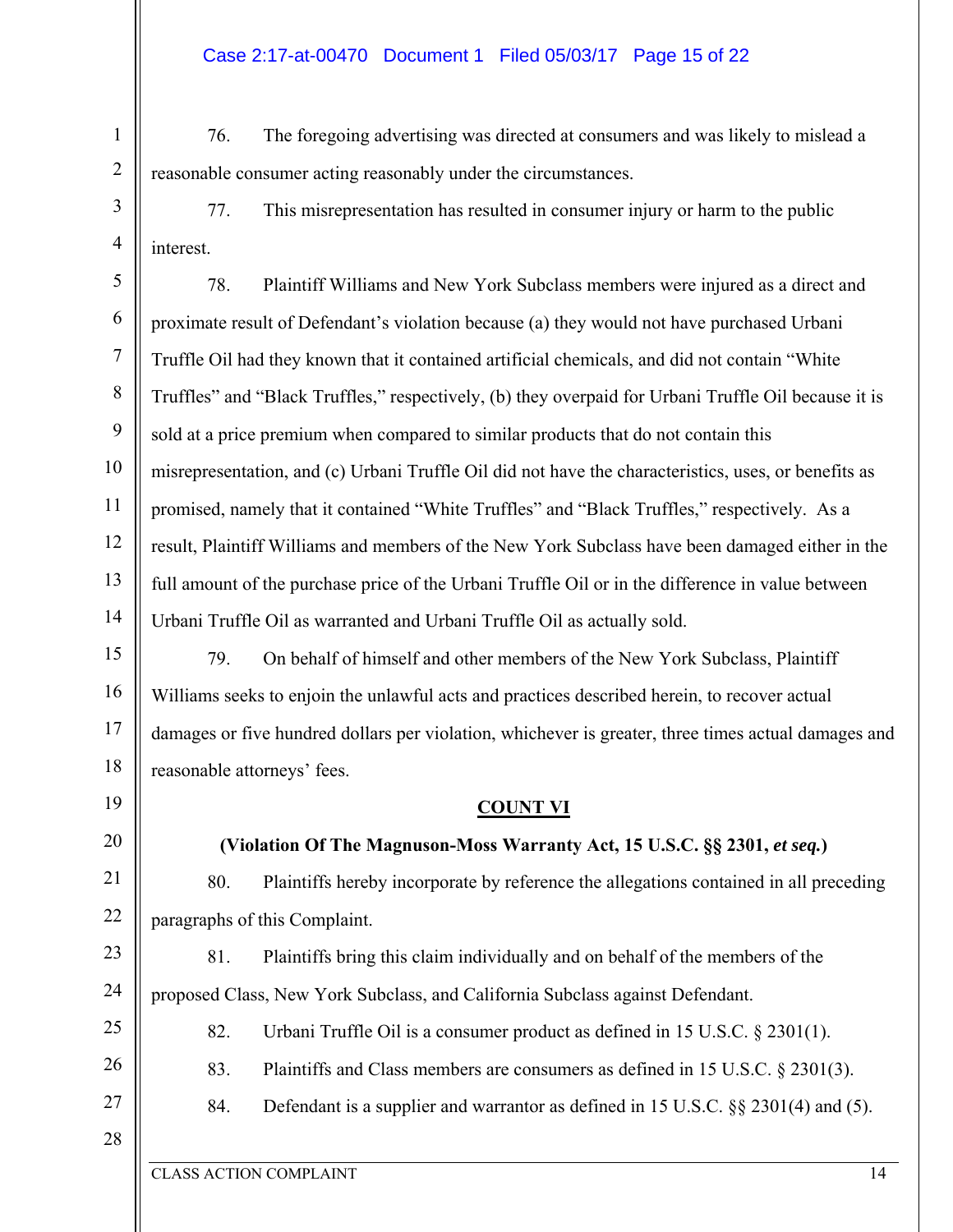## Case 2:17-at-00470 Document 1 Filed 05/03/17 Page 16 of 22

85. In connection with the sale of Urbani Truffle Oil, Defendant issued written warranties as defined in 15 U.S.C. § 2301(6), which warranted that Urbani Truffle Oil did, in fact, contain "White Truffles" and "Black Truffles," respectively.

86. In fact, Urbani Truffle Oil is an adulterated product that does not contain real "White Truffles" or "Black Truffles," but rather contains artificial chemicals that emulate the taste and smell of real truffles.

87. By reason of Defendant's breach of warranty, Defendant violated the statutory rights due to Plaintiffs and Class members pursuant to the Magnuson-Moss Warranty Act, 15 U.S.C. §§ 2301, *et seq*., thereby damaging Plaintiffs and Class members.

10 11 12 13 14 15 16 17 18 19 88. Plaintiffs and Class members were injured as a direct and proximate result of Defendant's violation because (a) they would not have purchased Urbani Truffle Oil had they known that it contained artificial chemicals, and did not contain "White Truffles" and "Black Truffles," respectively, (b) they overpaid for Urbani Truffle Oil because it is sold at a price premium when compared to similar products that do not contain this misrepresentation, and (c) Urbani Truffle Oil did not have the characteristics, uses, or benefits as promised, namely that it contained "White Truffles" and "Black Truffles," respectively. As a result, Plaintiffs and members of the Class have been damaged either in the full amount of the purchase price of the Urbani Truffle Oil or in the difference in value between Urbani Truffle Oil as warranted and Urbani Truffle Oil as actually sold.

#### **COUNT VII**

## **(Breach Of Express Warranty)**

22 23 89. Plaintiffs hereby incorporate by reference the allegations contained in all preceding paragraphs of this Complaint.

24 25 90. Plaintiffs bring this claim individually and on behalf of the members of the proposed Class, New York Subclass, and California Subclass against Defendant.

26 27 91. Defendant, as the designer, manufacturer, marketer, distributor, and/or seller, expressly warranted that Urbani Truffle Oil did, in fact, contain "White Truffles" and "Black

28

1

2

3

4

5

6

7

8

9

20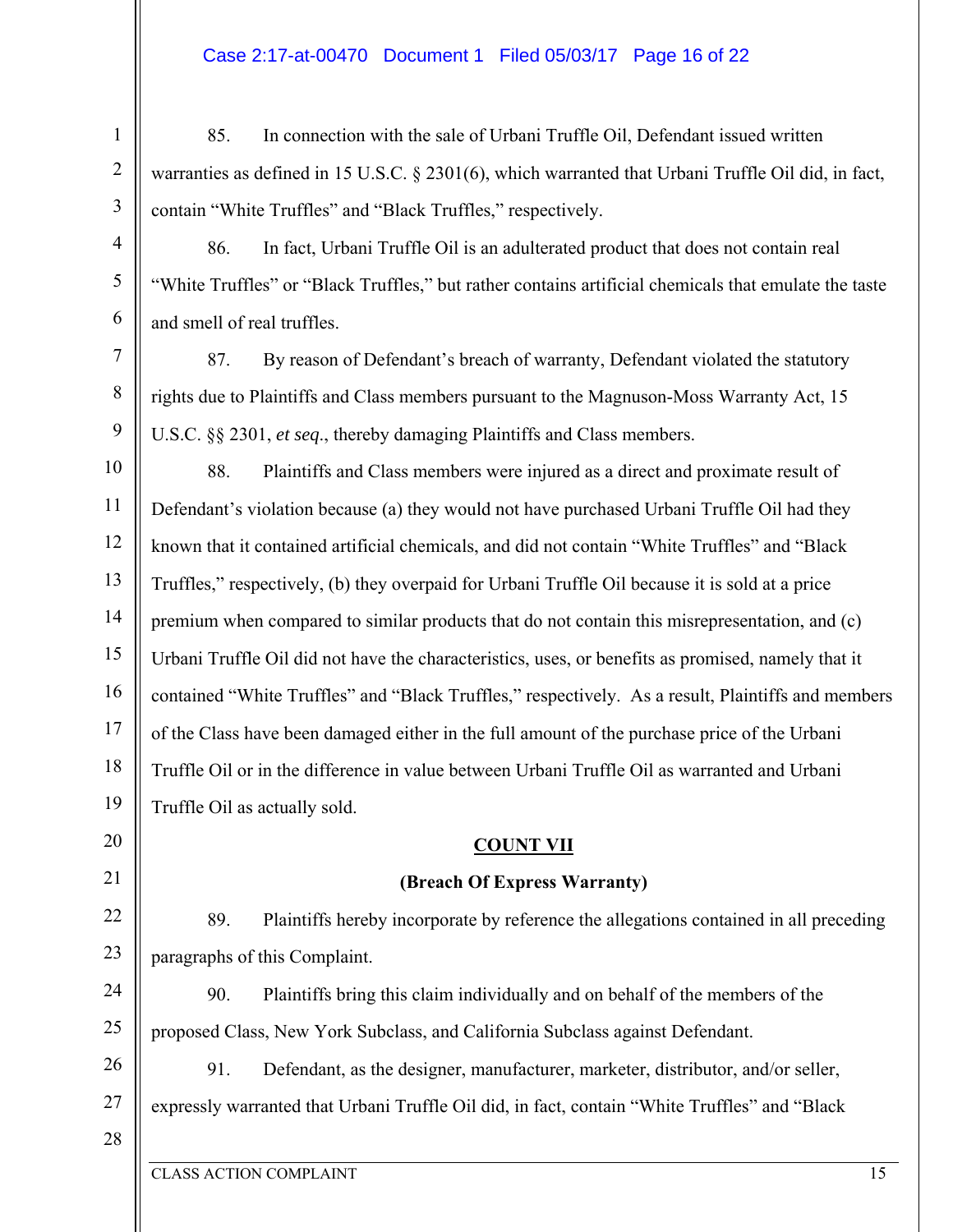#### Case 2:17-at-00470 Document 1 Filed 05/03/17 Page 17 of 22

Truffles," respectively.

1

2

3

14

15

16

17

92. In fact, Urbani Truffle Oil is an adulterated product that contains artificial chemicals, and not white truffles or black truffles.

4 5 6 7 8 9 10 11 12 13 93. Plaintiffs and Class members were injured as a direct and proximate result of Defendant's violation because (a) they would not have purchased Urbani Truffle Oil had they known that it contained artificial chemicals, and did not contain "White Truffles" and "Black Truffles," respectively, (b) they overpaid for Urbani Truffle Oil because it is sold at a price premium when compared to similar products that do not contain this misrepresentation, and (c) Urbani Truffle Oil did not have the characteristics, uses, or benefits as promised, namely that it contained "White Truffles" and "Black Truffles," respectively. As a result, Plaintiffs and members of the Class have been damaged either in the full amount of the purchase price of the Urbani Truffle Oil or in the difference in value between Urbani Truffle Oil as warranted and Urbani Truffle Oil as actually sold.

#### **COUNT VIII**

#### **(Breach of Implied Warranty Of Merchantability)**

94. Plaintiffs hereby incorporate by reference the allegations contained in all preceding paragraphs of this Complaint.

18 19 95. Plaintiffs bring this claim individually and on behalf of the members of the proposed Class, New York Subclass, and California Subclass against Defendant.

20 21 22 96. Defendant, as the designer, manufacturer, marketer, distributor, and/or seller, impliedly warranted that Urbani Truffle Oil did, in fact, contain "White Truffles" and "Black Truffles," respectively.

23 24 25 26 27 97. Defendant breached the warranty implied in the contract for the sale of Urbani Truffle Oil because it could not pass without objection in the trade under the contract description, the goods were not of fair average quality within the description, and the goods were unfit for its intended and ordinary purpose because Urbani Truffle Oil is an adulterated product that contains artificial chemicals, not "White Truffles" or "Black Truffles." As a result, Plaintiffs and Class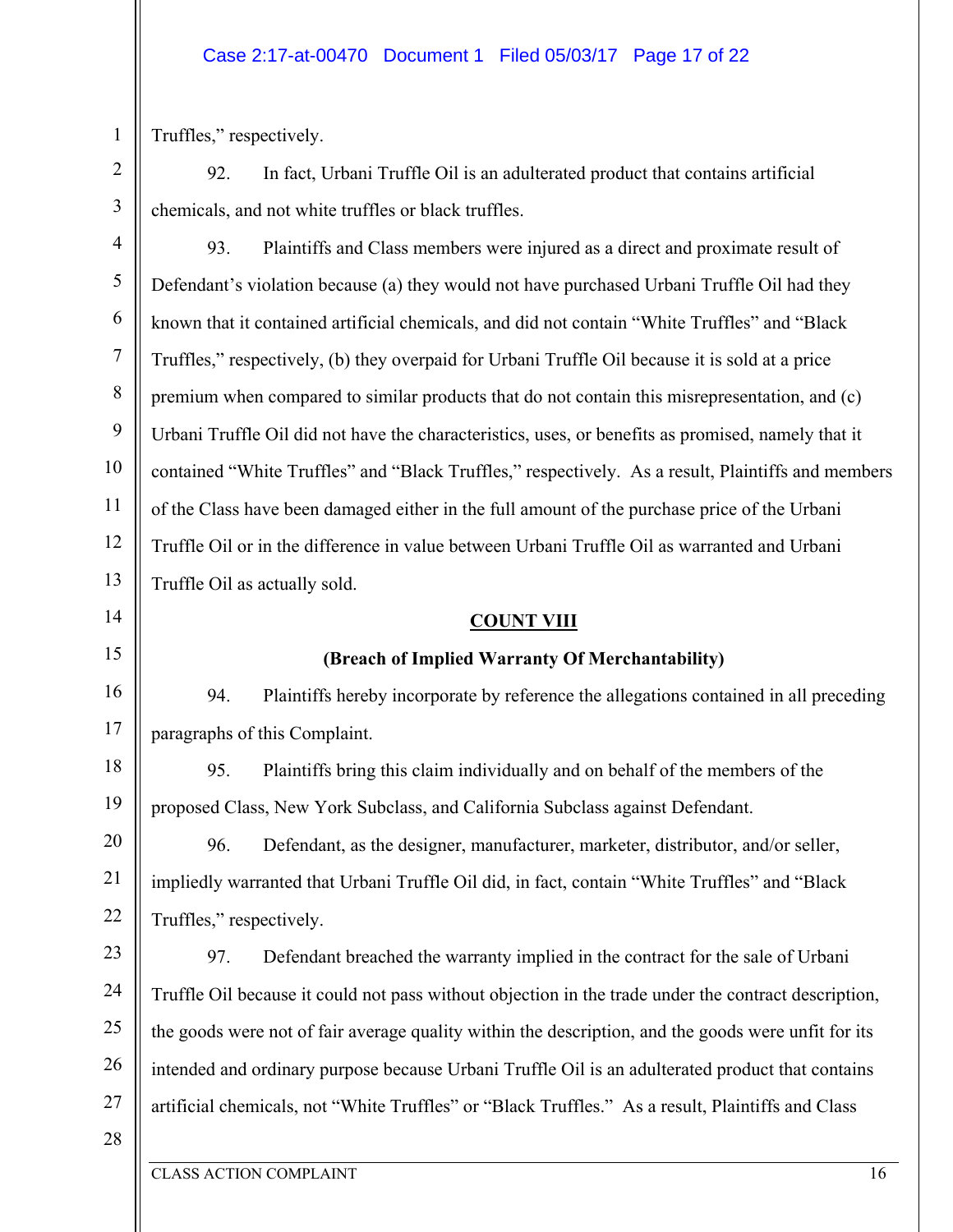## Case 2:17-at-00470 Document 1 Filed 05/03/17 Page 18 of 22

1 2 3 4 5 6 7 8 9 10 11 12 13 14 15 16 17 18 19 20 21 22 23 24 25 26 27 28 members did not receive the goods as impliedly warranted by Defendant to be merchantable. 98. Plaintiffs and Class members purchased Urbani Truffle Oil in reliance upon Defendant's skill and judgment and the implied warranties of fitness for the purpose. 99. Urbani Truffle Oil was not altered by Plaintiffs or Class members. 100. Urbani Truffle Oil was defective when it left the exclusive control of Defendant. 101. Defendant knew that Urbani Truffle Oil would be purchased and used without additional testing by Plaintiffs and Class members. 102. Urbani Truffle Oil was defectively designed and unfit for its intended purpose, and Plaintiffs and Class members did not receive the goods as warranted. 103. Plaintiffs and Class members were injured as a direct and proximate result of Defendant's violation because (a) they would not have purchased Urbani Truffle Oil had they known that contained artificial chemicals, and did not contain "White Truffles" and "Black Truffles," respectively, (b) they overpaid for Urbani Truffle Oil because it is sold at a price premium when compared to similar products that do not contain this misrepresentation, and (c) Urbani Truffle Oil did not have the characteristics, uses, or benefits as promised, namely that it contained "White Truffles" and "Black Truffles," respectively. As a result, Plaintiffs and members of the Class have been damaged either in the full amount of the purchase price of the Urbani Truffle Oil or in the difference in value between Urbani Truffle Oil as warranted and Urbani Truffle Oil as actually sold. **COUNT IX (Unjust Enrichment)**  104. Plaintiffs hereby incorporate by reference the allegations contained in all preceding paragraphs of this Complaint. 105. Plaintiffs bring this claim individually and on behalf of the members of the proposed Class, New York Subclass, and California Subclass against Defendant. 106. Plaintiffs and Class members conferred benefits on Defendant by purchasing Urbani Truffle Oil.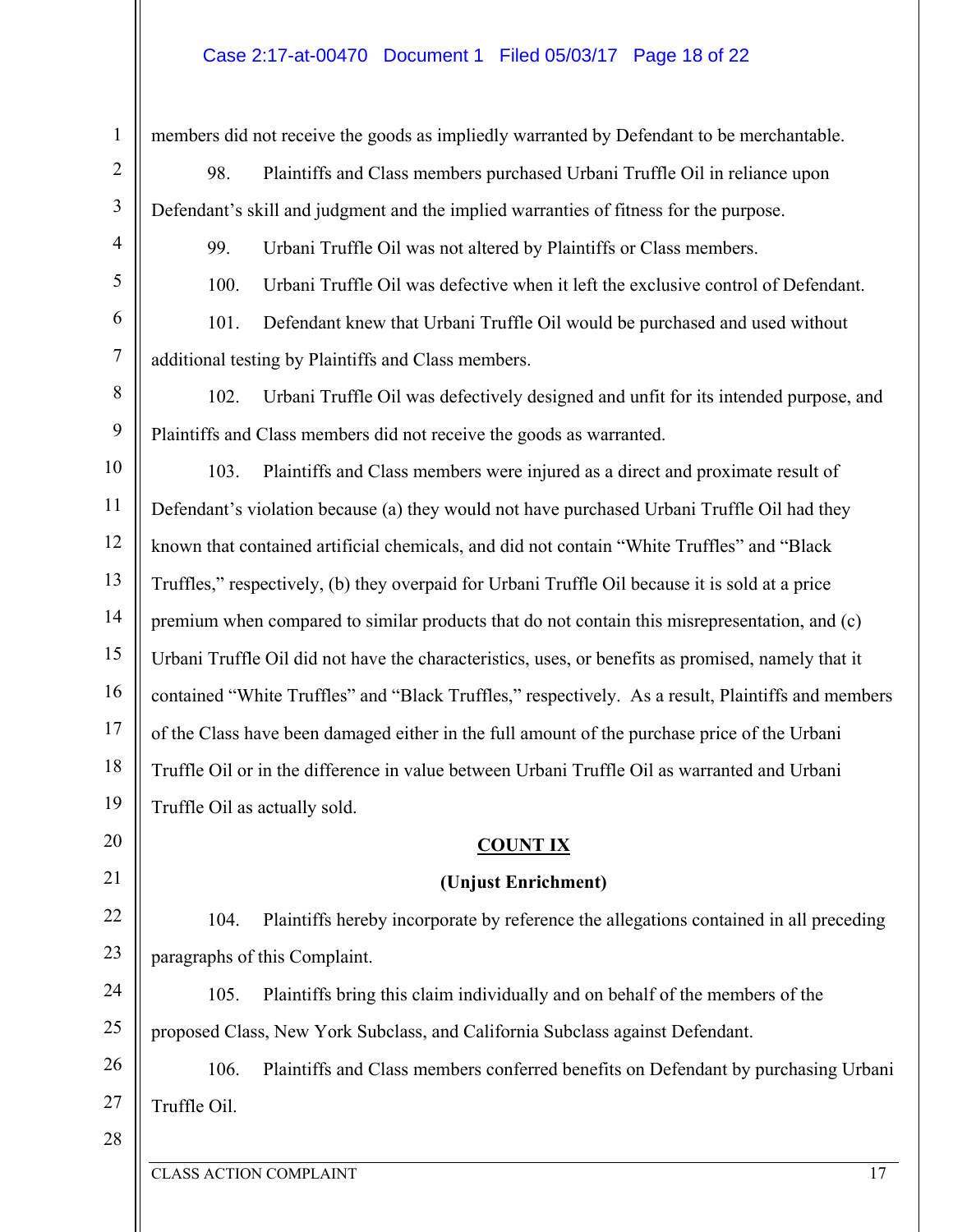# Case 2:17-at-00470 Document 1 Filed 05/03/17 Page 19 of 22

| $\mathbf{1}$     | Defendant has been unjustly enriched in retaining the revenues derived from<br>107.                     |
|------------------|---------------------------------------------------------------------------------------------------------|
| $\overline{2}$   | Plaintiffs and Class members' purchases of Urbani Truffle Oil. Retention of those moneys under          |
| 3                | these circumstances is unjust and inequitable because Urbani Truffle Oil is an adulterated product      |
| $\overline{4}$   | that consists of artificial flavoring, not "White Truffles" or "Black Truffles," and resulted in        |
| 5                | purchasers being denied the full benefit of its purchase because they did not purchase a product that   |
| 6                | actually contained "White Truffles" and "Black Truffles," respectively.                                 |
| $\boldsymbol{7}$ | 108.<br>Because Defendant's retention of the non-gratuitous benefits conferred on them by               |
| $\,8\,$          | Plaintiffs and Class members is unjust and inequitable, Defendant must pay restitution to Plaintiffs    |
| 9                | and Class members for its unjust enrichment, as ordered by the Court.                                   |
| 10               | <b>COUNT X</b>                                                                                          |
| 11               | (Negligent Misrepresentation)                                                                           |
| 12               | Plaintiffs hereby incorporate by reference the allegations contained in all preceding<br>109.           |
| 13               | paragraphs of this Complaint.                                                                           |
| 14               | Plaintiffs bring this claim individually and on behalf of the members of the<br>110.                    |
| 15               | proposed Class, New York Subclass, and California Subclass against Defendant.                           |
| 16               | 111.<br>As discussed above, Defendant represented that Urbani Truffle Oil did, in fact,                 |
| 17               | contain "White Truffles" and "Black Truffles," respectively, but failed to disclose that it is actually |
| 18               | an adulterated product that is flavored by artificial chemicals, not by "White Truffles" and "Black     |
| 19               | Truffles." Defendant had a duty to disclose this information.                                           |
| 20               | At the time Defendant made these representations, Defendant knew or should have<br>112.                 |
| 21               | known that these representations were false or made them without knowledge of its truth or              |
| 22               | veracity.                                                                                               |
| 23               | At an absolute minimum, Defendant negligently misrepresented and/or negligently<br>113.                 |
| 24               | omitted material facts about Urbani Truffle Oil.                                                        |
| 25               | The negligent misrepresentations and omissions made by Defendant, upon which<br>114.                    |
| 26               | Plaintiffs and Class members reasonably and justifiably relied, were intended to induce and             |
| 27               | actually induced Plaintiffs and Class members to purchase Urbani Truffle Oil.                           |
| 28               |                                                                                                         |
|                  | <b>CLASS ACTION COMPLAINT</b><br>18                                                                     |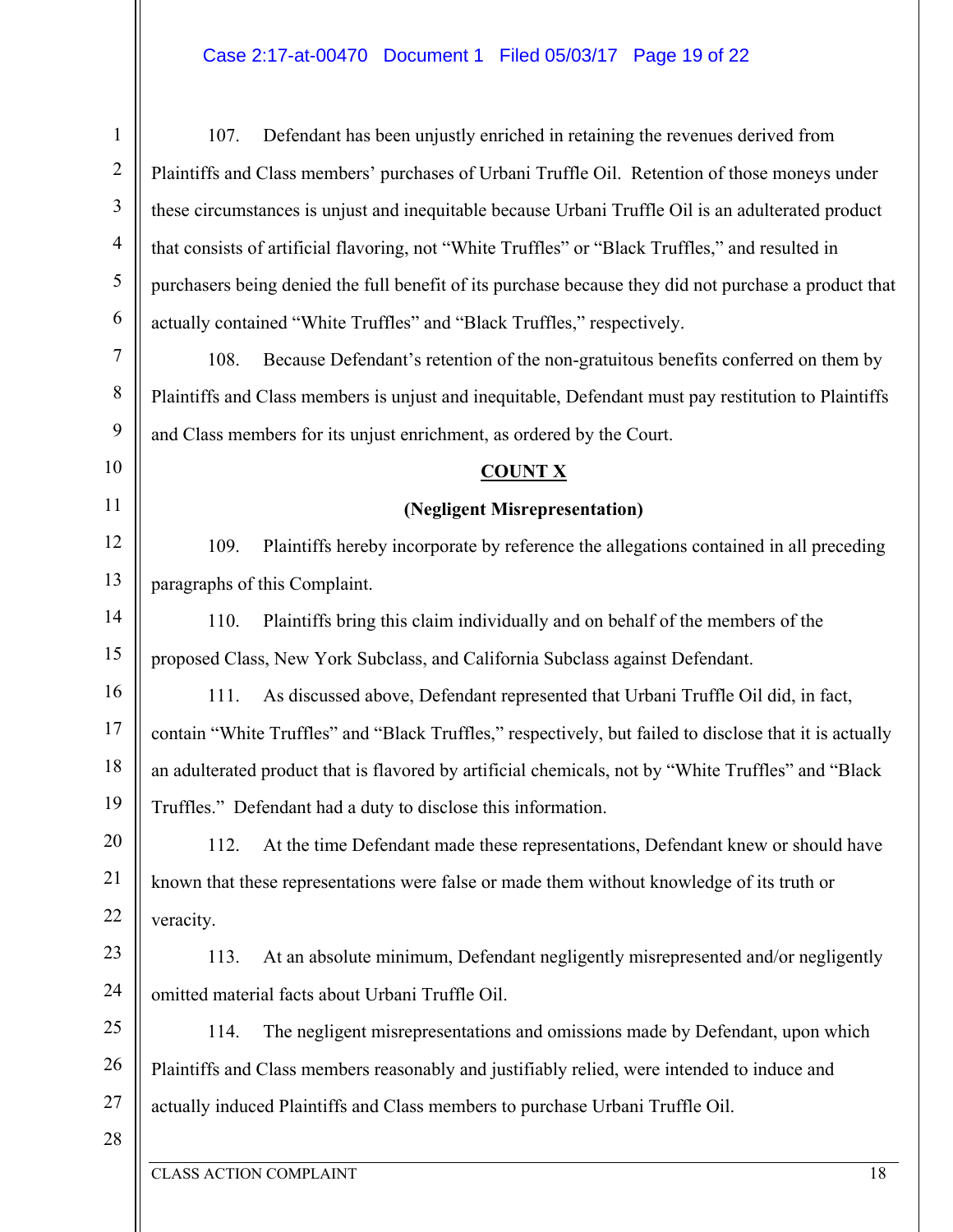| 1              | Plaintiffs and Class members would not have purchased Urbani Truffle Oil if the<br>115.                                                           |
|----------------|---------------------------------------------------------------------------------------------------------------------------------------------------|
| $\overline{2}$ | true facts had been known.                                                                                                                        |
| 3              | The negligent actions of Defendant caused damage to Plaintiffs and Class members,<br>116.                                                         |
| $\overline{4}$ | who are entitled to damages and other legal and equitable relief as a result.                                                                     |
| 5              | <b>COUNT XI</b>                                                                                                                                   |
| 6              | (Fraud)                                                                                                                                           |
| 7              | Plaintiffs hereby incorporate by reference the allegations contained in all preceding<br>117.                                                     |
| $\,8\,$        | paragraphs of this Complaint.                                                                                                                     |
| 9              | Plaintiffs bring this claim individually and on behalf of the members of the<br>118.                                                              |
| 10             | proposed Class, New York Subclass, and California Subclass against Defendant.                                                                     |
| 11             | As discussed above, Defendant provided Plaintiffs and Class members with false or<br>119.                                                         |
| 12             | misleading material information and failed to disclose material facts about Urbani Truffle Oil,                                                   |
| 13             | including but not limited to the fact that it is an adulterated product that is flavored by artificial                                            |
| 14             | chemicals, not by "White Truffles" and "Black Truffles," respectively. These misrepresentations                                                   |
| 15             | and omissions were made with knowledge of its falsehood.                                                                                          |
| 16             | The misrepresentations and omissions made by Defendant, upon which Plaintiffs<br>120.                                                             |
| 17             | and Class members reasonably and justifiably relied, were intended to induce and actually induced                                                 |
| 18             | Plaintiffs and Class members to purchase Urbani Truffle Oil.                                                                                      |
| 19             | The fraudulent actions of Defendant caused damage to Plaintiffs and Class<br>121.                                                                 |
| 20             | members, who are entitled to damages and other legal and equitable relief as a result.                                                            |
| 21             | <b>PRAYER FOR RELIEF</b>                                                                                                                          |
| 22             | WHEREFORE, Plaintiffs demand judgment on behalf of themselves and members of the                                                                  |
| 23             | Class and California and New York Subclasses as follows:                                                                                          |
| 24             | For an order certifying the nationwide Class and the California and New<br>A.                                                                     |
| 25             | York Subclasses under Rule 23 of the Federal Rules of Civil Procedure and<br>naming Plaintiffs as representatives of the Class and Subclasses and |
| 26             | Plaintiffs' attorneys as Class Counsel to represent the Class and Subclass<br>members;                                                            |
| 27             |                                                                                                                                                   |
| 28             |                                                                                                                                                   |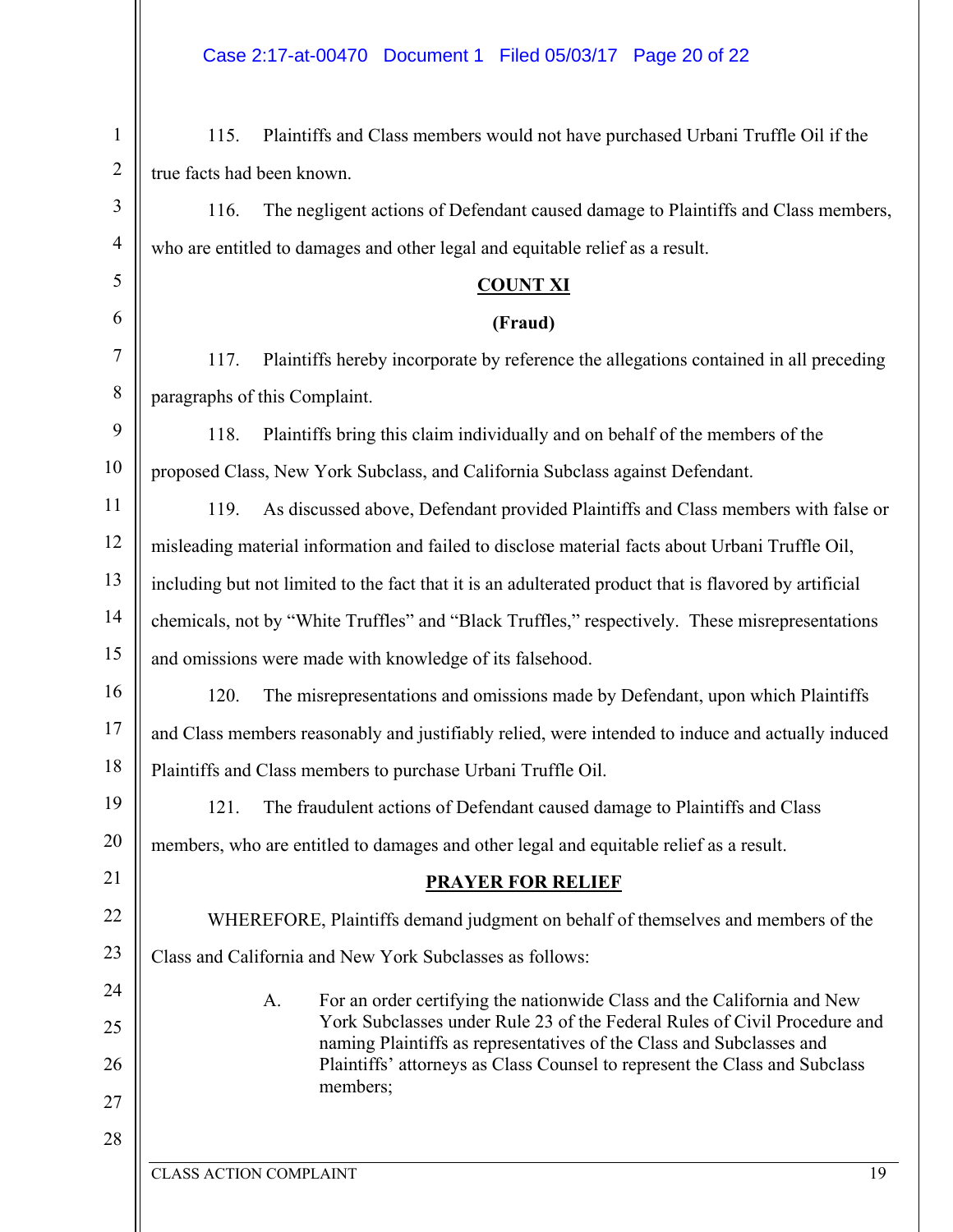|                                    |                                   | Case 2:17-at-00470 Document 1 Filed 05/03/17 Page 21 of 22                                                                                                                                                                                                                                                                           |
|------------------------------------|-----------------------------------|--------------------------------------------------------------------------------------------------------------------------------------------------------------------------------------------------------------------------------------------------------------------------------------------------------------------------------------|
| 1<br>2<br>3<br>$\overline{4}$<br>5 | <b>B.</b><br>$\mathbf{C}$ .<br>D. | For an order declaring that Defendant's conduct violates the statutes<br>referenced herein;<br>For an order finding in favor of Plaintiffs, the nationwide Class, and the<br>Subclasses on all counts asserted herein;<br>For compensatory, statutory, and punitive damages in amounts to be<br>determined by the Court and/or jury; |
| 6                                  | Ε.                                | For injunctive relief enjoining the illegal acts detailed herein;                                                                                                                                                                                                                                                                    |
| 7                                  | F.                                | For prejudgment interest on all amounts awarded;                                                                                                                                                                                                                                                                                     |
| 8                                  | G.                                | For an order of restitution and all other forms of equitable monetary relief;                                                                                                                                                                                                                                                        |
| 9                                  | Η.                                | For an order awarding Plaintiffs and the Class and Subclasses its reasonable                                                                                                                                                                                                                                                         |
| 10                                 |                                   | attorneys' fees and expenses and costs of suit.                                                                                                                                                                                                                                                                                      |
| 11                                 |                                   | <b>JURY TRIAL DEMANDED</b>                                                                                                                                                                                                                                                                                                           |
| 12                                 |                                   | Plaintiffs demand a trial by jury on all claims so triable.                                                                                                                                                                                                                                                                          |
| 13                                 | Dated: May 2, 2017                | Respectfully submitted,                                                                                                                                                                                                                                                                                                              |
|                                    |                                   |                                                                                                                                                                                                                                                                                                                                      |
| 14                                 |                                   |                                                                                                                                                                                                                                                                                                                                      |
| 15                                 |                                   | <b>BURSOR &amp; FISHER, P.A.</b>                                                                                                                                                                                                                                                                                                     |
| 16                                 |                                   | By: $\frac{\text{S}}{\text{S}}$ /s/ L. Timothy Fisher                                                                                                                                                                                                                                                                                |
| 17                                 |                                   | L. Timothy Fisher                                                                                                                                                                                                                                                                                                                    |
| 18                                 |                                   | L. Timothy Fisher (State Bar No. 191626)<br>Joel D. Smith (State Bar No. 244902)                                                                                                                                                                                                                                                     |
| 19                                 |                                   | 1990 North California Blvd., Suite 940<br>Walnut Creek, CA 94596                                                                                                                                                                                                                                                                     |
|                                    |                                   | Telephone: (925) 300-4455                                                                                                                                                                                                                                                                                                            |
| 20                                 |                                   | Facsimile: (925) 407-2700                                                                                                                                                                                                                                                                                                            |
| 21                                 |                                   | Email: ltfisher@bursor.com<br>jsmith@bursor.com                                                                                                                                                                                                                                                                                      |
| 22                                 |                                   | <b>BURSOR &amp; FISHER, P.A.</b>                                                                                                                                                                                                                                                                                                     |
| 23                                 |                                   | Scott A. Bursor (State Bar No. 276006)                                                                                                                                                                                                                                                                                               |
| 24                                 |                                   | 888 Seventh Avenue<br>New York, NY 10019                                                                                                                                                                                                                                                                                             |
| 25                                 |                                   | Telephone: (212) 989-9113                                                                                                                                                                                                                                                                                                            |
| 26                                 |                                   | Facsimile: (212) 989-9163<br>E-Mail: scott@bursor.com                                                                                                                                                                                                                                                                                |
| 27                                 |                                   | <b>Counsel for Plaintiffs</b>                                                                                                                                                                                                                                                                                                        |
| 28                                 |                                   |                                                                                                                                                                                                                                                                                                                                      |
|                                    | <b>CLASS ACTION COMPLAINT</b>     | 20                                                                                                                                                                                                                                                                                                                                   |